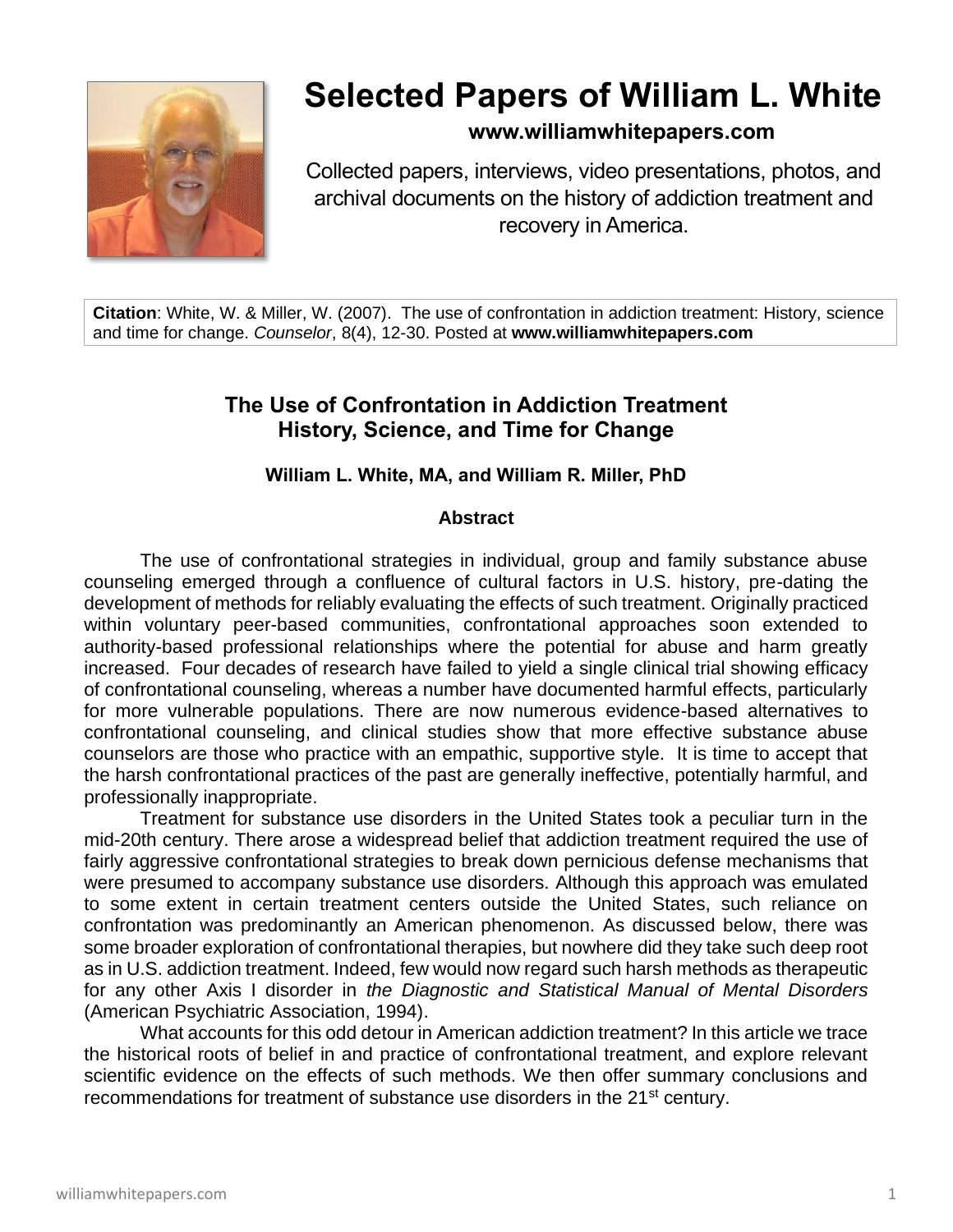# **A History of Confrontational Therapies**

#### **What Is Confrontation?**

Therapeutic confrontation has been defined as the process by which a therapist provides direct, reality-oriented feedback to a client regarding the client's own thoughts, feelings or behavior (Forrest, 1982). Such communications may spring from compassion and concern, or from exasperation and contempt. They also vary in their intent, timing, intensity, emotional content, accompanying interventions, and the relationships and organizational contexts within which they occur (Polcin, 2003).

In the mid-twentieth century, addiction counselors developed and advocated a particular style of direct verbal confrontation of those with alcohol and other drug problems. These communications varied from frank feedback to profanity-laden indictments, screamed denunciations of character, challenges and ultimatums, intense argumentation, ridicule, and purposeful humiliation. Confrontation marked a dramatic break from earlier therapeutic traditions premised on the importance of neutral exploration, empathy, compassionate support, and positive regard for clients.

Many examples of allegedly therapeutic confrontation can be found in the addiction literature of the 1960s and 1970s. Two brief examples serve here as illustrations. The first is from the front page of the January 13, 1983 *Wall Street Journal*, describing a physician-led intervention with a corporate executive:

They called a surprise meeting, surrounded him with colleagues critical of his work and threatened to fire him if he didn't seek help quickly. When the executive tried to deny that he had a drinking problem, the medical director . . . came down hard. "Shut up and listen," he said. "Alcoholics are liars, so we don't want to hear what you have to say" (Greenberger, 1983).

The second comes from Chuck Dederich, the founder of Synanon, counseling a Mexican-American addict in a therapeutic community, who balked at being ordered what to do:

Now, Buster, I'm going to tell you what to do. And I'll show you. You either do it or you'll get the hell off Synanon property. You shave off the moustache, you attend groups, and you behave like a gentleman as long as you live here. You don't like it here? God bless you, I'll give you the same good wishes that I gave other people like you when they left and went off to jail. That's the way we operate in Synanon; you see, you're getting a little emotional surgery. If you don't like the surgery, fine, go and do what you have to. Maybe we'll get you again after you get out of the penitentiary or after you get a drug overdose. "Nobody tells me what to do!" Nobody in the world says that except dingbats like dope fiends, alcoholics, and brush-faced-covered El Gatos. (Yablonsky, 1989) p. 122).

# **Theoretical Foundation**

Although treatment systems for alcoholism and for narcotic addiction constituted two separate professional domains during much of the twentieth century, both fields developed parallel theories that fostered confrontational approaches to therapy. Between the 1920s to 1950s, U.S. theories of narcotic addiction shifted from biological models of causation to models that posited the source of addiction as lying within the flawed character of the addict. Dr. Lawrence Kolb, a prominent psychiatrist and the first medical director of the Federal Narcotic Hospital in Lexington, Kentucky was an early figure in this shift of perspective. Kolb (1925) observed that the dominant profile of addiction had shifted from the "innocent" addict who had accidentally become drug dependent as a side effect of medical treatment, to the "vicious" addict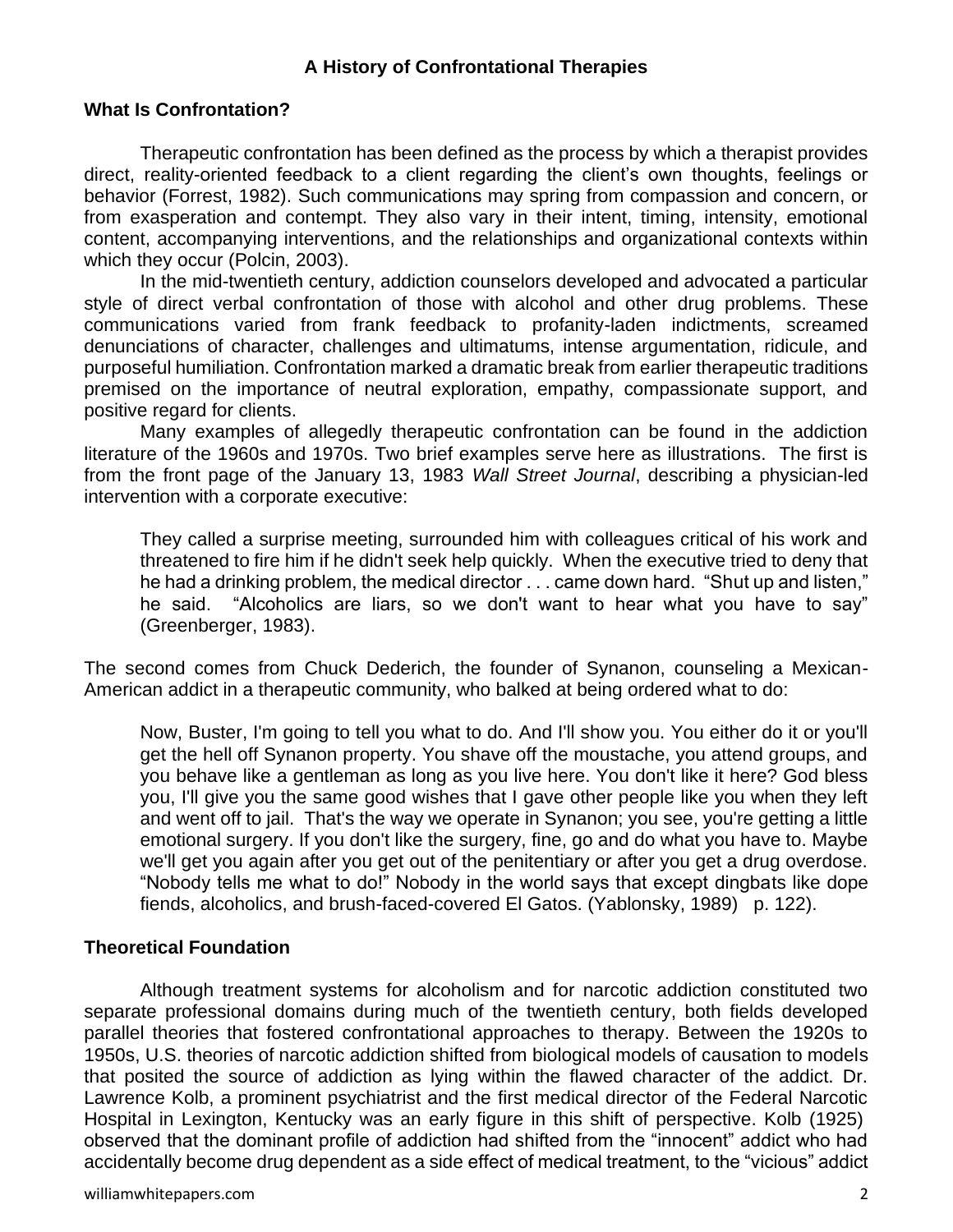who sought narcotics as a source of excitement and pleasure. In Kolb's view, the latter type of addict had a defective, psychopathic personality with a prolonged history of social maladjustment and enmeshment in deviant criminal subcultures (Acker, 2002). This led initially to a view of treatment as requiring a period of quarantine with a structured program of institutional care that could enhance personal maturation and pro-social values. It was assumed that a drug-free social adjustment in the institution would then transfer to a similar style of adjustment in the community. The failure of this assumption, confirmed by reports of very high post-discharge relapse rates, created a climate of frustration that fostered a search for alternative treatments—alternatives that included confrontational therapies.

Dr. Harry Tiebout's psychoanalytic observations in the 1940s and 1950s on alcoholics and their recovery process set the stage for confrontational therapies in the treatment of alcoholism. Tiebout contended that alcoholism was rooted in character malformation that consisted of ego inflation (narcissism, grandiosity, dishonesty), self-encapsulation (disconnection from and suspiciousness of others), inner tension and hostility (guilt, anger, resentment), and a preoccupation with power and control (resistance to external influence, defiant individuality). The alcoholic in his view was incapable of accurate self-perception due to an elaborate system of defense mechanisms (e.g., denial, projection of blame) that simultaneously justified drinking and buttressed self-esteem. Tiebout believed that this defense structure became entrenched over the long course of alcoholism until the alcoholic hit bottom and experienced full surrender (conversion)—a disciplining process that produced deflation of the infantile ego, self-acceptance, humility and inner peace.

The task of the professional helper, according to Tiebout, was to move the alcoholic from superficial verbal compliance (and behavioral defiance) into and through a process of surrender, personality reconstruction and the development of a disciplined way of life (Acker, 2002; Tiebout, 1949, 1953, 1961; Tiebout et al., 1963) – an early source of the aphorism, "Break 'em down to build 'em up." Tiebout's influence was significant due to his close association with A.A., the widespread dissemination of his writings, and his prominence as a speaker at professional alcoholism conferences. He suggested that therapists could hasten the alcoholic's recovery process by puncturing narcissistic encapsulation, confronting faulty reasoning processes, inducing a surrender experience and facilitating reconstruction of personal identity and relationships.

 Without the legitimizing theoretical foundation laid by Kolb, Tiebout, and others, the emergence of harsh confrontation techniques in the late 1950s and 1960s might have been viewed as countertransference run amok, and gross violation of professional ethics. Instead, it came to be viewed as a necessary approach to treatment, "the only language they can understand." Therapeutic confrontation was essentially founded on four inter-related assumptions (Bassin, 1975).

1) Addiction is rooted in an immature, defective character encased within an armor-plated defense structure. Indeed, in DSM-II, alcoholism and drug dependence were classified as personality disorders. Vernon Johnson (1973) opined that "the alcoholic evades or denies outright any need for help whenever he is approached. It must be remembered that he is not in touch with reality." (p. 44).

2) The seemingly passive methods of traditional psychotherapies are hopelessly ineffective in penetrating this defensive structure and altering deformity of character

3) The addict/alcoholic can therefore be reached only by a "dynamite charge" that breaks through this protective shield, and

4) Verbal confrontation is the most effective means of engaging and changing addictive behavior.

Following its introduction in addiction treatment, there was some short-lived exploration of broader uses of confrontational therapies in the United States "to separate what a man is from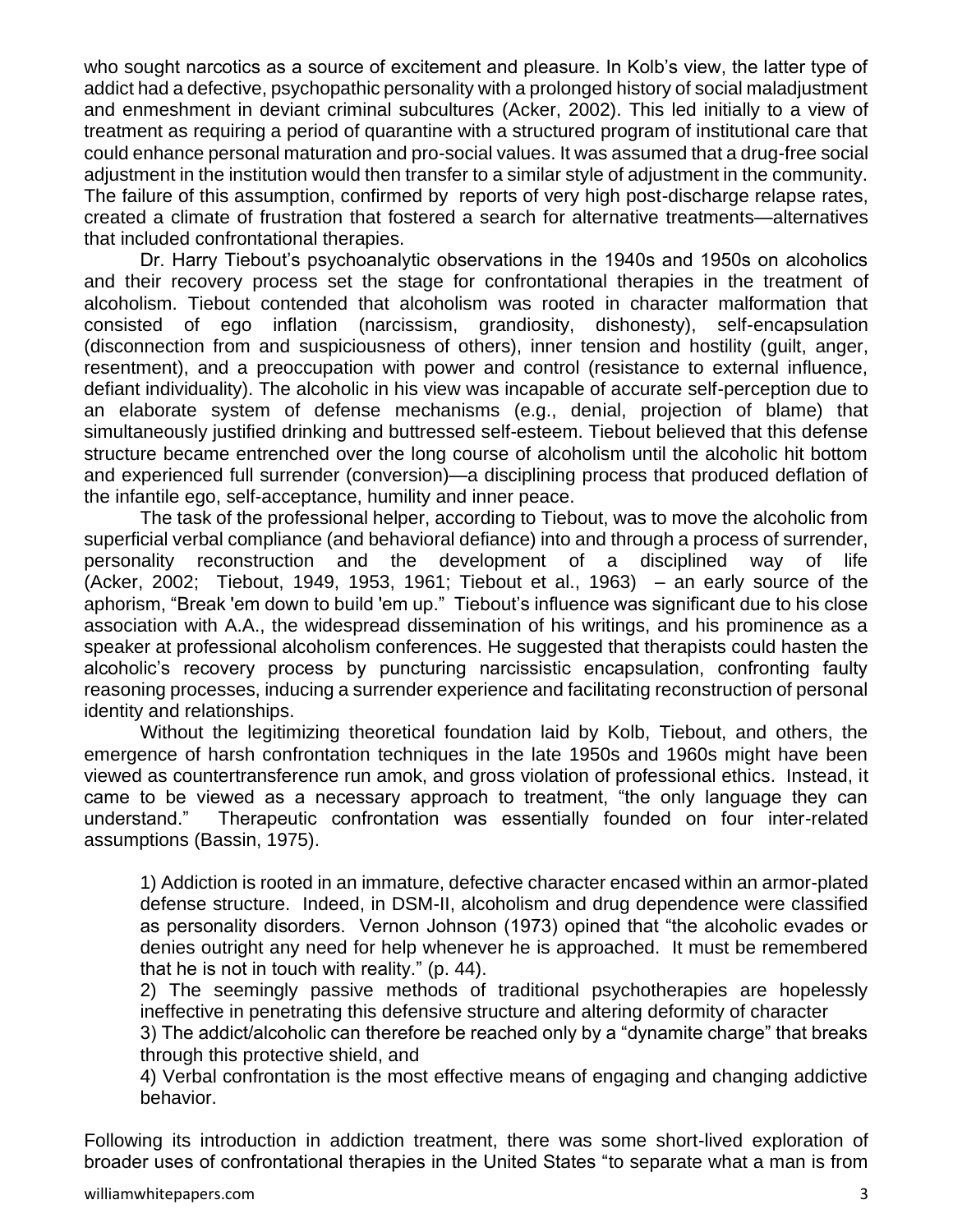what he seems to be, states himself to be, or would have us believe he is" (Weisman, 1973; p. 103).

# **Cultural Context**

Trends in psychotherapy mirror evolving cultural temperaments (Forrest, 1982). Confrontational therapies were diffused into addiction treatment during a decade (the 1960s) rife with social confrontations and challenges to existing values and traditions. New therapy centers promised cathartic, life transforming experiences through vehicles such as psychodrama, Gestalt therapy, Erhard Seminars Training (EST), Primal Scream, regression therapies, and confrontation or attack therapies. Elements of these new therapies seeped into the larger cultural phenomenon of "sensitivity training." The National Training Laboratories in Bethel, Maine and the Esalen Institute in Big Sur, California, became centers for the dissemination of many of these therapeutic techniques and an incubation chamber for the larger "human potential movement." It is doubtful that confrontation therapies could have been so extolled and diffused so widely and rapidly in any period other than within the social turmoil and "free-for-all approach to psychotherapy" and personal growth of the 1960s and 1970s (Singer & Lalich, 1996; p. 113).

The theoretical premise of these cathartic therapies was that a wide spectrum of human suffering was rooted in repressed feelings and that such suffering could be alleviated through techniques that facilitated emotional release. The human being was pictured as a pressure cooker of repressed emotions that, if not released, manifested themselves in a plethora of physical, emotional and relationship problems. Great curative properties were attributed to the venting of emotions. Attack therapies, in this view, functioned to tear down the masks that contained repressed emotions, allowing the individual to get "real" with themselves and others. Confrontational tactics spread beyond therapeutic settings to such wider movements of the 1970s as encounter groups, Lifespring, Mind Dynamics, Insight Seminars and Erhard Seminars Training (EST) (Singer & Lalich, 1996). The broader adoption of confrontational techniques by allied professional fields and the larger community seemed to validate the addiction field's use of such techniques. Fritz Perls' use of the "hot seat" in Gestalt Therapy (Perls, 1969) and William Glaser's Reality Therapy (Glasser, 1965) were particularly influential in justifying the use of confrontation in addiction treatment.

# **Synanon and Therapeutic Communities**

In January 1958, Charles Dederich, less than a year sober in Alcoholics Anonymous, began hosting a weekly discussion meeting for alcoholics in Ocean Park, California. In these "loud and boisterous" meetings, a freewheeling style of verbal confrontation emerged that was used to "let the air out of pompously inflated egos." The communication style within the meetings was an extension of Dederich's own loud, bombastic, gruff and profane style. By summer, the numbers of those attending these meetings had grown to the point that Dederich was forced to rent a clubhouse. A number of self-described "hope-to-die dope fiends" enmeshed themselves in the life of the clubhouse and got clean for the first time in years. When conflict between Dederich's growing legion of alcoholics and addicts and local AA groups reached a crisis in September 1958, Dederich and his followers left AA *en masse* and formed Synanon—the first ex-addict directed therapeutic community (Yablonsky, 1965).

Synanon became a self-supporting, peer-based recovery community. Within this community, pro-social behavior was rewarded with increased role responsibilities and status, and anti-social behavior was immediately and intensely confronted. The paucity of viable addiction treatment alternatives and the riveting redemption anecdotes of its members contributed to Synanon's early professional and cultural popularity. By the mid-1970s, more than 500 addiction treatment programs in the United States were modeled on Synanon, and more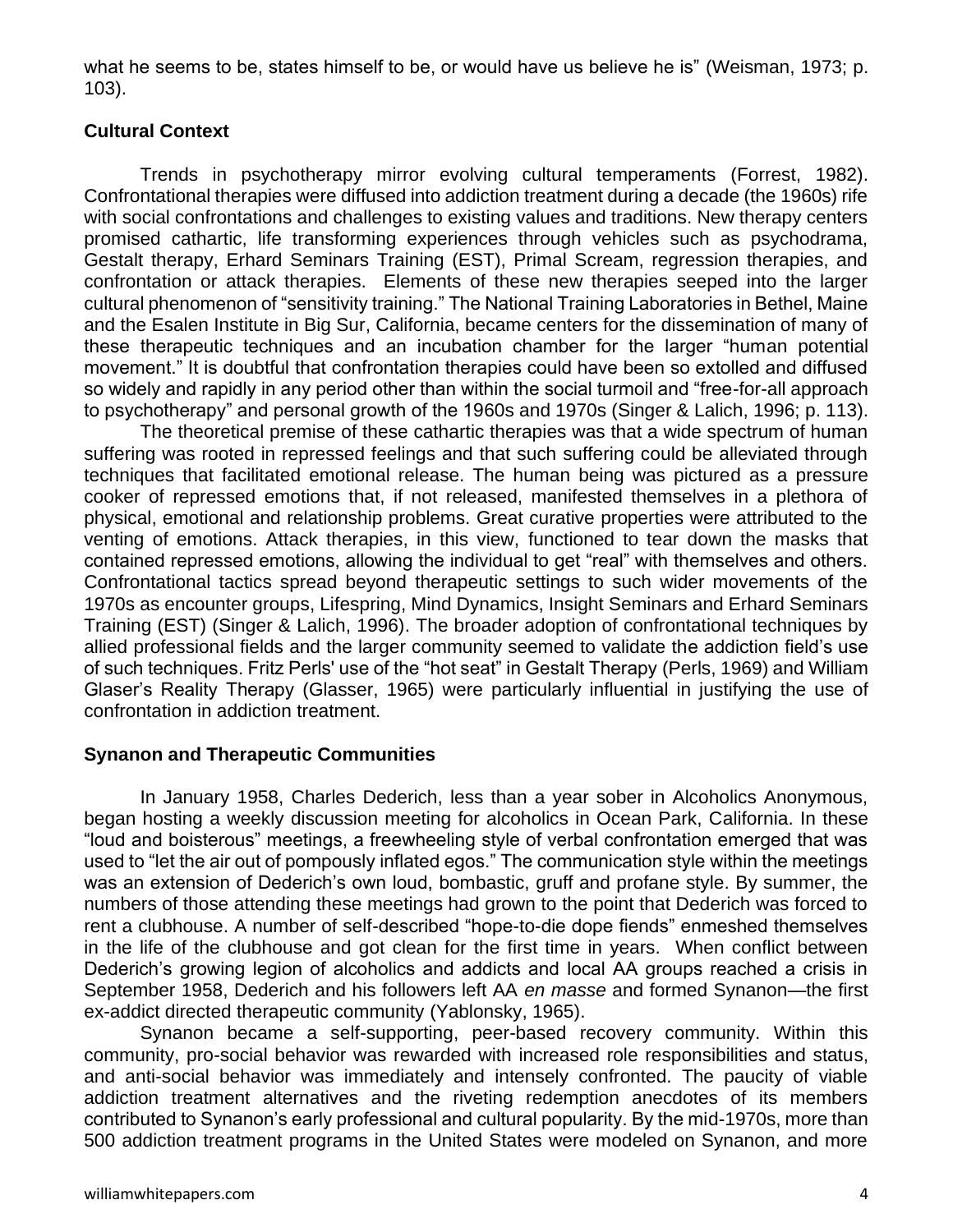than 2,000 non-addicts were paying to participate in Synanon's no-holds-barred groups (Deitch & Zweben, 1981).

Synanon's (and Dederich's) subsequent rise and fall over the following decades is beyond the scope of this article (see Janzen, 2001; Mitchell, Mitchell, & Ofshe, 1980), but Synanon's role in the history of confrontation in addiction treatment is a crucial one. Synanon's aggressive confrontation techniques were transmitted to second-generation therapeutic communities (TCs) such as Daytop, Phoenix, Gateway, Gaudenzia, The Family, and Walden House and were then widely diffused into the larger emerging treatment system in the 1970s. The thousands of professionals trained by Synanon and the immense popularity of Synanon's "game club" (Synanon-facilitated groups for non-addicts) spread confrontational techniques into broader schools of psychotherapy and into the larger human potential movement of the 1960s and 1970s (Deitch & Zweben, 1981).

Early therapeutic communities utilized many mechanisms of confrontation, including:

- *Motivational Litmus Tests at Admission:* Forced confession at the end of a confrontational intake interview that one was a baby, was stupid and needed help, and the surrendering of something of value to demonstrate one's commitment to recovery (e.g., money, property, one's hair).
- *Pull-ups:* Immediate feedback from one community member to another regarding inappropriate behavior.
- *Image work:* Demands to change physical appearance and demeanor (everything from how one talked to how one walked).
- *Haircut:* A group session in which a relatively new member is "taken apart" by community elders and given prescriptions for improving his or her attitudes and behavior.
- *Learning Experience:* An assignment intended as a form of self-confrontation and communication to other community members. Examples include being "busted" from a higher status position to the dishpan; wearing a diaper, a toilet seat, or a sign (e.g., "I'm a baby. Please help me grow up.") for a prescribed period of time; having one's head shaved.
- *The Synanon Game:* A no-holds-barred group therapy that utilized verbal attack and ridicule to strip the participant's exterior image and defenses while supposedly toughening them on the inside.
- *Probes, Reaches, Trips, Marathons & Stews*: Versions of the Synanon Game that could extend for prolonged periods of time (6-8 hours to days)
- *The Fireplace Ritual (General Meeting*): A meeting called of the whole community to confront a single individual's behavior (Gerstel, 1982; Olin, 1980; Yablonsky, 1965).

The centerpiece of the TC experience and the engine that fueled the TC community was the Game—a leaderless group experience that was a mix of verbal brawl, group confessional, confrontational theater, and improvisational comedy (White, 1998). Dederich described the Game as "a full unfettered expression of the most intimate and inner-most thoughts, feelings, fears, ambitions, obsessions, convictions, hatreds, prejudices, joys and hopes" (quoted in Olin, 1980, p. 162). The goals of the Game were to shed the "code of the streets," drop one's "dope fiend" image, honestly face oneself, and to dump your "emotional garbage" inside the Game so that you could be happy and act responsibly outside the Game (Gerstel, 1982, p. 17). The explicit lack of confidentiality related to anything disclosed during the Game added to its power. One's "jacket" (psychological profile) was broadly disseminated to all TC members with the expectation that feedback and support related to needed behavioral changes would be consistent in all of one's peer interactions. The gross effect was intended to be a form of psychological and behavioral surgery: the removal of unhealthy character defenses and behaviors and the implantation of healthier defenses and behaviors in their place (Yablonsky, 1965). The Game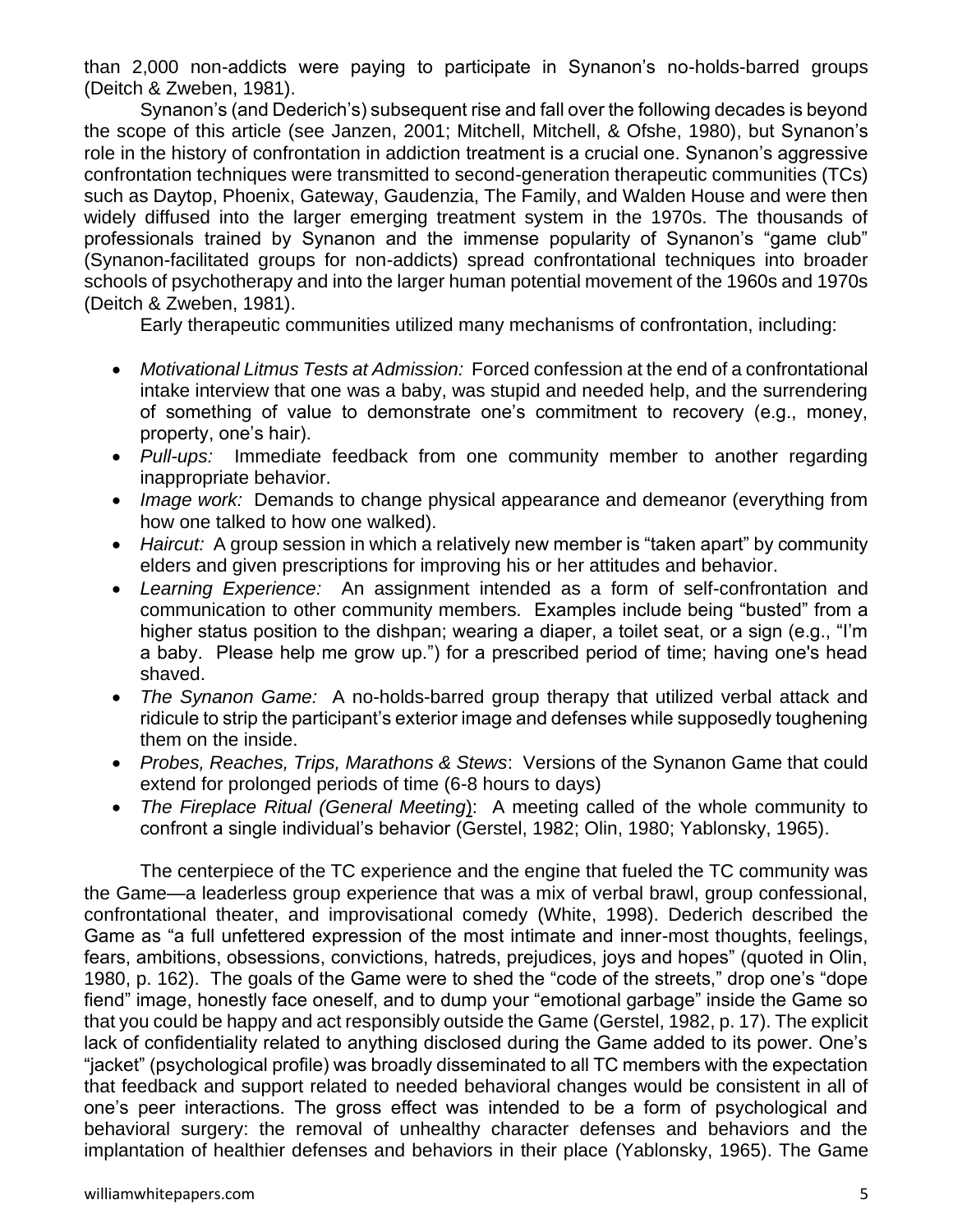was nested in a vibrant recovery community whose mutual support was as intense as the confrontations for which it was better known. A core of early TC "graduates" quickly moved into staff positions in the 1970s within the growing network of addiction treatment programs, and, in a process akin to intergenerational hazing, replicated use of these techniques with newly arriving clients throughout the United States and beyond.

#### **Confrontation in the Minnesota Model**<sup>1</sup>

In the late 1940s and early 1950s, a synergy between three alcoholism treatment programs—Pioneer House, Hazelden and Willmar State Hospital—birthed an approach to the treatment of chemical dependency that was widely replicated in the following decades. Confrontation was not a technique used within the original Minnesota Model, but was gradually introduced into that model in stages. The first stage was the emergence of the concept of "tough love"—a concept from Al-Anon that when interpreted within the treatment context argued that the alcoholic needed to be confronted directly about his or her behavior and held accountable for the consequences of that behavior. An important corollary was the concept of "enabling." This concept depicted well-intentioned attitudes and behaviors exhibited by those around the alcoholic that, by protecting the alcoholic from the consequences of his or her behavior, inadvertently sustained the alcoholic's drinking and related problems.

While the concepts of tough love and enabling eased the way for the introduction of confrontation techniques, it is surprising that group confrontation would emerge within a model of treatment so heavily influenced by A.A.. A.A. and the peer-based lay psychotherapy models that preceded it (Peabody, 1934) were distinctly non-confrontational, with A.A. even discouraging crosstalk at its meetings. In the A.A. meeting culture of the 1930s and 1940s, members did not provide direct feedback or advice to one another, but responded to any disclosure by sharing their own related experience. Confrontational therapies are clearly not rooted in the origins and core literature of A.A. (Miller & Kurtz, 1994).

Confrontational techniques emerged within Hazelden as staff sought new ways to engage and manage a subset of clients they perceived as having severe characterological problems. In the late 1960s Hazelden began treating younger opiate and polydrug addicts whose behaviors were harder to manage within the treatment milieu. Seeking solutions to this dilemma led Hazelden staff to visit Eagleville Hospital in Pennsylvania which was pioneering "combined treatment" (integrated treatment of alcoholics and addicts). Eagleville had emulated the confrontation techniques of Synanon, Daytop and other early TCs and became the conduit for introducing these techniques at Hazelden. Openness to such confrontation techniques at Hazelden came in part from working with addicts who were perceived as "sicker" and harder to reach.

In 1967, Hazelden started a "Repeaters' Program" and began using a peer evaluation ("hot seat") technique within the group therapy session on this unit. In this technique, a member of the group occupied a center chair within the group and his/her attitudes and behaviors were critiqued by other group members using an inventory sheet of 23 items, 22 of which were character defects; e.g., resentful, prideful. By the mid-1970s, the use of the "hot seat" technique had spread to all units at Hazelden and commonly included the use of derogatory language and labels. This technique was spread into the larger field by former Hazelden staff and the large numbers of people who received training at Hazelden.

In the late 1970s, the use of confrontation was re-evaluated at Hazelden. The use of the "hot seat" in the women's units was stopped when it came to be viewed as too harsh and disrespectful. The use of confrontation on the men's units also changed. A new inventory was integrated into the peer evaluation process that included character assets, and the person being

This section is based on interviews conducted in September 2006 with Minnesota Model historian Damian McElrath and Gordon Grimm, Bruce Larson, Harold Swift, and Terry Williams.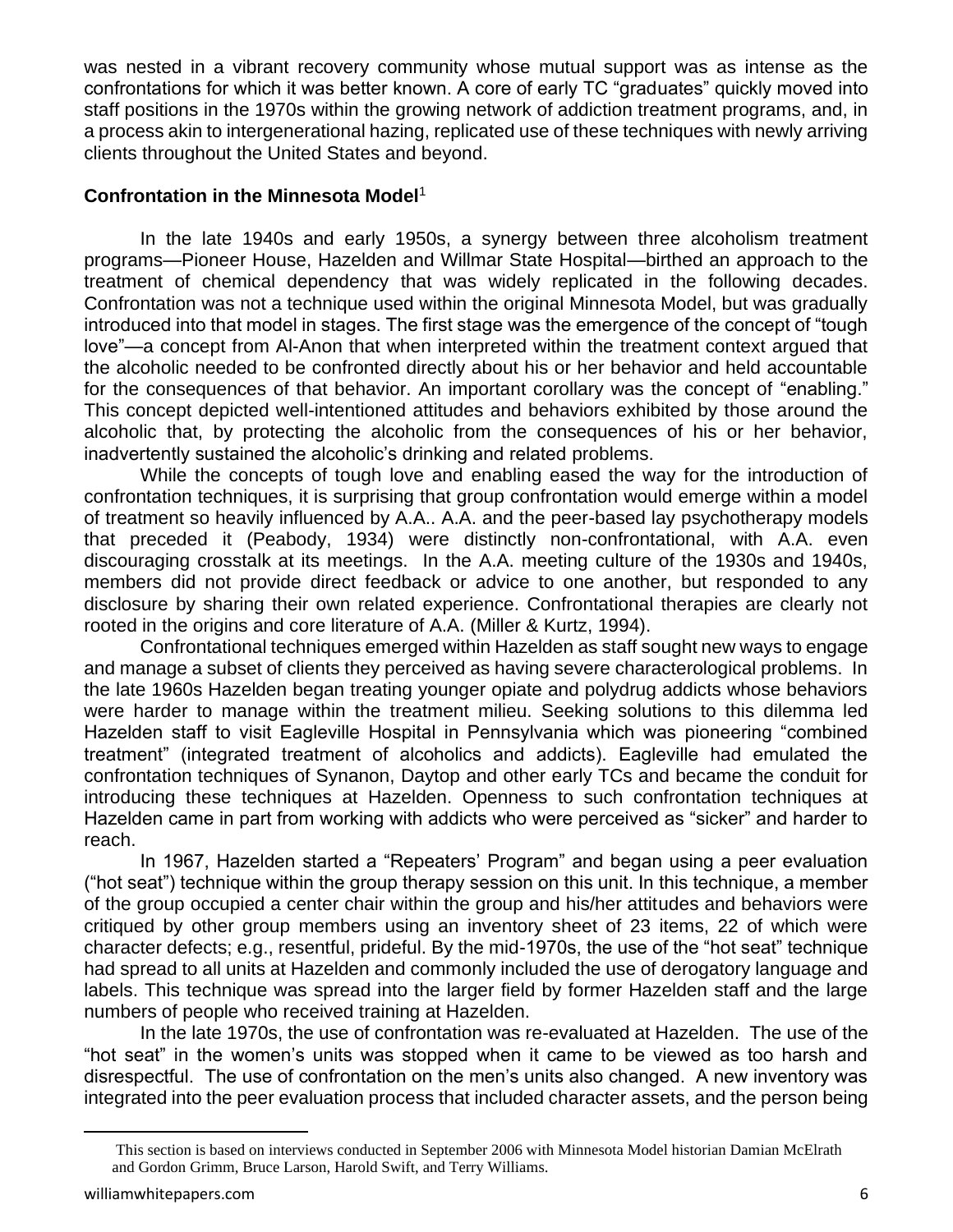evaluated was moved from a center chair to a chair within the group to reduce his or her vulnerability. To emphasize this change, the "hot seat" was re-christened the "love seat" and an emphasis was placed on the use of "compassionate confrontation." By 1985, Hazelden was already describing confrontational counseling as a thing of the past:

There was a time when the dominant mode of chemical dependency treatment was based on a "tear 'em down to build 'em up" philosophy. . . Counseling sessions sounded disrespectful and dehumanizing. And they were. . . Patients don't need to be "put down" to deal with symptoms . . they need to be treated as individuals, with the same rights and respect we expect for ourselves. We're concerned because many treatment programs still use these confrontational techniques. Some even call themselves Hazelden or Minnesota models. It's true that we once used confrontation. But we found a better way. (Hazelden Foundation, 1985, p. 2).

Through the 1980s and 1990s, the emotional tone of treatment within the Minnesota Model further changed from a harsh challenging of the person to a respectful process of inquiry about incongruity of a person's words or behaviors, e.g., using clarifying questions in response to discrepancies between what a persons said yesterday versus what he or she is saying today, what a person reports versus what his or her family members report, and discrepancies between a person's words and his or her behavior. Profane confrontations came to be viewed as disrespectful, ineffective, and professionally inappropriate. The earlier emphasis on personal confrontation by professional staff or one's treatment peers shifted in these decades to a preference for self-education (bibliotherapy), self-evaluation (via structured self-assessment exercises), experience sharing (staff and peer self-disclosure), open-ended and cross-checking questions, and structured opportunities to see oneself in the stories of others.

The story of confrontation within the Minnesota Model and the larger alcoholism field would be incomplete without reference to *constructive confrontation* in the workplace and *family intervention*. Constructive confrontation was a strategy utilized by workplace supervisors to address alcohol-related deterioration in employee work performance. The strategy was heavily promoted in the peak period (1960s-1970s) of occupational alcoholism programming (Trice & Beyer, 1984). Many alcoholism treatment organizations trained local workplace supervisors in the use of this approach which focused on confronting alcohol-related work problems and linking the problem employee to professional assessment and treatment services a via company-sponsored occupational alcoholism consultant.

During this same period, three propositions emerged about family adaptation to alcoholism: 1) alcoholism is a family disease, 2) the homeostasis of the alcoholic family is maintained through elaborate defense mechanisms of all family members, e.g., denial (portrayed metaphorically as the elephant in the living room that no one acknowledges), 3) family members inadvertently support the continued course of alcoholism through their enabling (e.g., excusemaking, over-compensating, rescuing) (White & Savage, 2005). In other words, the early model of alcohol/addiction as a disorder of individual character was broadened to conceptualize the family as pathological and heavily defending the *status quo*. Education of family members encouraged a strategy of "tough love" that was thought to speed up the day when the alcoholic would "hit bottom" and initiate recovery.

In 1973, Reverend Vern Johnson proposed use of a technique of family "intervention" through which the bottom could be raised to meet the alcoholic. In this technique, family and significant others staged a professionally-facilitated confrontation with the addicted individual to share detailed feedback on the person's drinking and its effects on others and to request that the individual take specific actions to resolve his or her drinking problem. The technique gained considerable prominence when First Lady Betty Ford entered alcoholism treatment in 1978 following a family intervention organized by her daughter, Susan Ford Bales. Family intervention became quite popular and developed as a sub-industry within the field of addiction treatment (Twerski, 1983).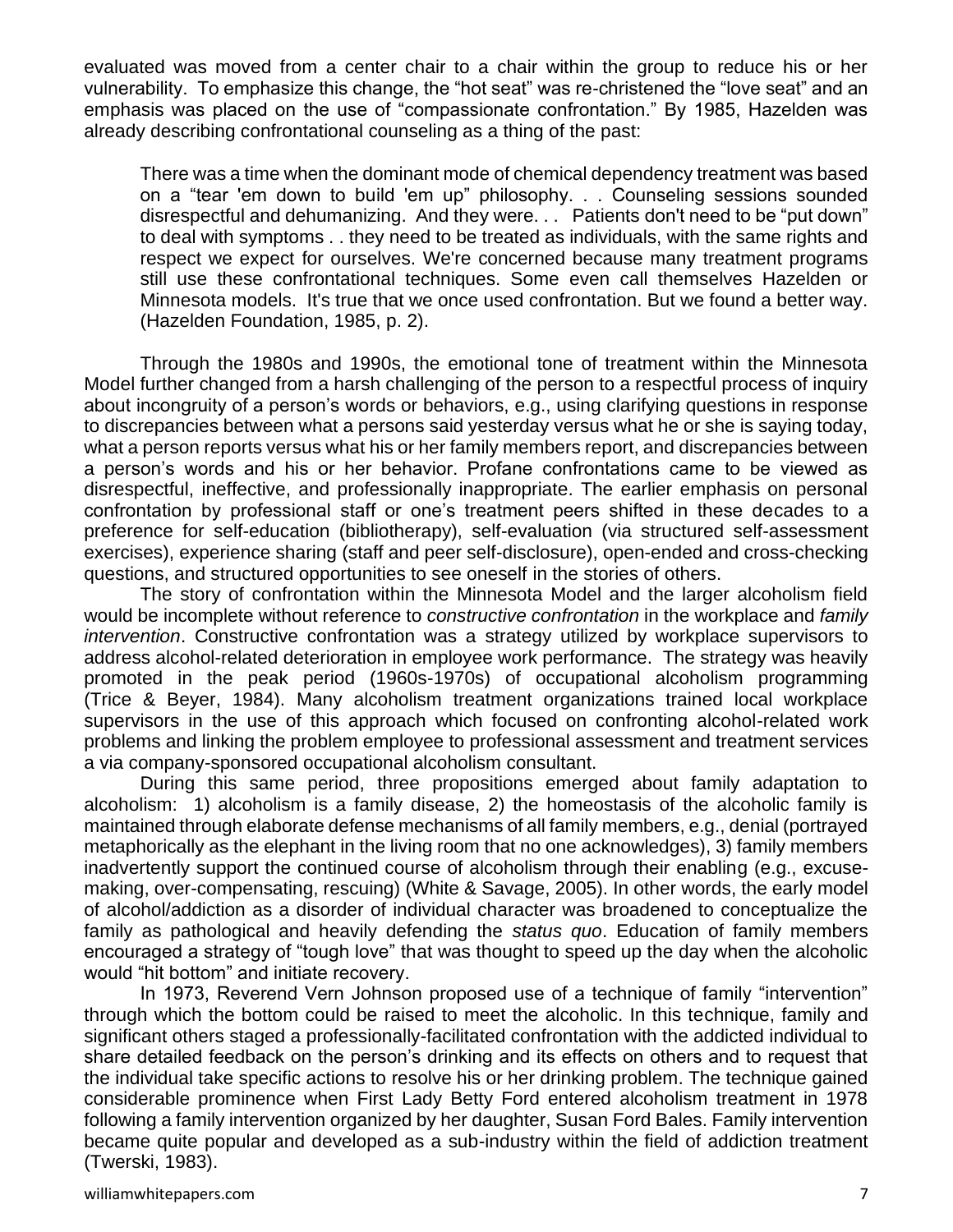**Subsequent Developments** There were some important transition points in the history of confrontation techniques emerging from early TCs. The first was the extension of confrontation used to treat hard-core street addicts to the treatment of individuals with less severe problems and in some cases very fragile defense structures, e.g., adolescents, persons with severe mental illness. A second transition point was the shift in the use of confrontation within a close-knit peer community in which everyone both delivered and received verbal confrontations, to the use of one-way confrontation within a hierarchical professional counseling relationship in which the client, but not the staff, could be confronted. A third transition was of confrontation from voluntary participation in a closed, supportive community to its injection into mandated treatment and relationships of extremely disproportionate power.

These transitions heightened the potential for abuse and harm emanating from confrontation techniques. Such potential for harm increased as these techniques were adopted within total institutions, e.g., juvenile boot camps and prisons. David Deitch, a leader and astute observer of the TC movement, lamented in the early 1980s that the explosive spread of the TC model had regressed to "inane cruelties" that constituted a "caricature of the negative elements of Synanon, without its redeeming qualities" (Deitch & Zweben, 1981). Deitch contended that the original art form of the Synanon game and its placement within a rich cluster of grouporiented self-awareness processes and the mutual affection and support within the Synanon community mutated in other settings to a singular technique that was little more than a "verbal fistfight" (Deitch, 2006).

In response to growing criticism of confrontation techniques, particularly when applied to marginalized populations (Hall, 1993), these techniques softened in the 1980s and 1990s as 1) the TC was adapted for adolescents, 2) the percentage of professional staff increased, 3) lengths of stays shortened, and 4) outpatient services were expanded. Group technique within the TC evolved from "one of harsh confrontation to one of dialogue and discussion" (Broekaert, Vadevelde, Schuyten, Erauw, & Bracke, 2004). This softening did not, of course, end issues of ineffectiveness, harm and abuse. Perhaps most controversial was the application of confrontation techniques with juveniles in diversion programs such as Scared Straight and in extended treatment programs such as The Seed and Straight, Inc.—all of which have come under severe criticism for exaggerating program benefits while remaining silent about or minimizing program risks (Szalavitz, 2006). The abuses within the troubled teen industry led to the creation in the 1990s of such reform-minded organizations as Families Against Destructive Rehabs.

Early claims of the superior effectiveness of confrontation and counter-claims that it was ineffective and potentially harmful relied primarily on statement of opinion buttressed by anecdotes. With the emergence of more science-grounded treatment approaches in the 1980s and 1990s came studies that began to tip the scales of this debate. Two recent reports, however, suggest that confrontation still has its proponents. A 2001 study on staff attitudes toward addiction treatment found that 46% of those surveyed agreed that "confrontation should be used more" (Forman, Bavasso & Woody, 2001), and a 2004 ethnographic survey of adolescent addiction treatment in the United States commonly encountered programs that were "explicitly designed to demean and humiliate" (Currie, 2004, p. 161).

#### **Scientific Evidence on Confrontation**

As the preceding history reflects, the use of confrontation in addiction treatment was based not in science, but in a confluence of cultural factors and personalities. It was primarily an American phenomenon, with very limited diffusion to other nations. We turn now to a review of relevant science on the outcomes of confrontational therapies and their conceptual underpinnings.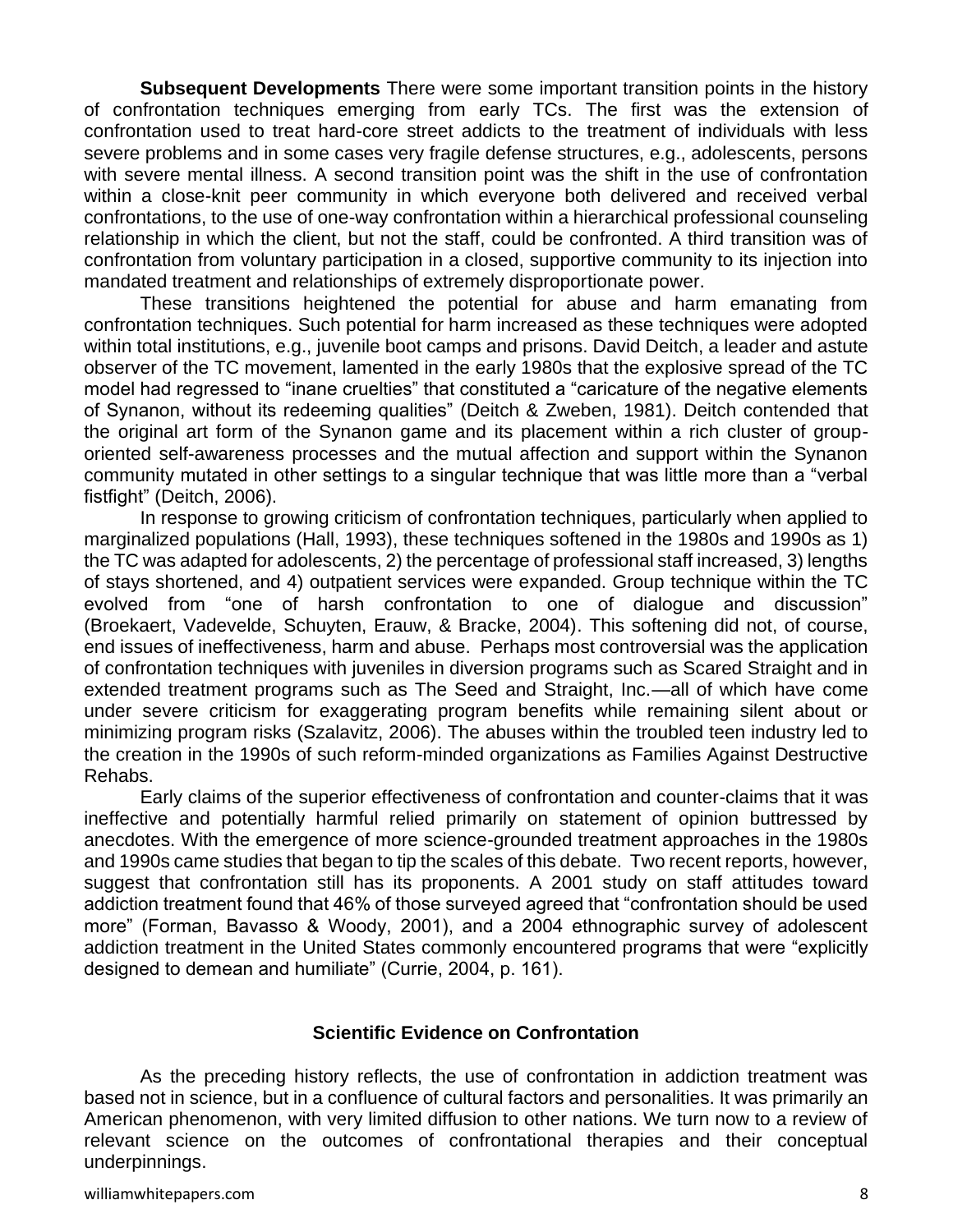# **An Addictive Personality?**

As described earlier, Tiebout's primary rationale for authoritarian confrontation was his belief that people with alcohol and drug use disorders possess a characteristic pathological personality structure involving immaturity and egocentricity, which rendered them incapable of perceiving reality. This addictive personality was alleged to include a cluster of ingrained defense mechanisms such as denial and rationalization, as well as outright dishonesty. Aggressive highvolume confrontation was believed to be the only way to break down or through the formidable wall of defenses. This thinking was subsequently extended to family members as well, alleging that an aberrant "co-dependent" personality rendered them equally pathological as their addicted loved ones (Schaef, 1992; Wegscheider-Cruse & Cruse, 1990).

There never has been a scientific basis for believing that people with substance use disorders, let alone their family members, possess a unique personality or character disorder. Quite to the contrary, research on virtually any measure reflects wide diversity of personal characteristics among people with addictions, who are about as diverse as the general population, or as snowflakes. Studies of defense mechanisms among people in alcohol treatment have found no characteristic defensive structure, and higher denial was specifically found in a clinical sample to be associated not with worse, but with better treatment retention and outcomes (Donovan, Hague, & O'Leary, 1975).

What might account, then, for the robust belief in an addictive personality with characteristic immature defense mechanisms, a professional view that persisted for decades? Surely the writings and speeches of Tiebout and others were not in themselves sufficient to crystallize this view. Counselors genuinely experienced their clients as inevitably mired in denial. If their clients did not walk through the door all the same, how did this belief become so widespread?

An answer, perhaps, is that confrontation and denial form a complementary and selfperpetuating cycle. Defensiveness is a normal human response when one is accused, demeaned, labeled, disrespected or threatened. In other words, suspicion and confrontation are self-fulfilling prophecies. Confronting evokes client defensiveness, which in turn appears to confirm the diagnosis and bolsters the belief that such clients are typically defensive and intransigent. Clinical experiments have demonstrated that clients' levels of resistance are very much under the control of the counselor, and influenced by therapeutic style (e.g., Miller, Benefield, & Tonigan, 1993). Counselors can drive resistance up and down within the same session and client, simply by switching back and forth between a directive-confrontive and a listening-supportive style (Patterson & Forgatch, 1985).

It was also believed that the emotions and other reactions that are predictably evoked by confrontation were therapeutic. Again research paints a different picture. Expressed resistance in counseling sessions predicts a lack of subsequent behavior change (Miller et al., 1993), a finding that would not be intuitively surprising to most counselors. It makes little sense, then, to counsel intentionally in a way that increases client resistance and defensiveness.

If this line of reasoning is sound - that confrontation evokes resistance which in turn predicts a lack of change - then confrontational counseling would be expected to have a poor track record in outcome research. What do treatment outcome studies show?

#### **Efficacy of Confrontational Counseling**

Some of the first data on the effects of confrontational counseling came not from substance abuse treatment, but from research on the more general outcomes of encounter groups. Few differences or beneficial effects were found across a range of different encounter group styles. There was one style of group leader, however, who stood out from all the rest,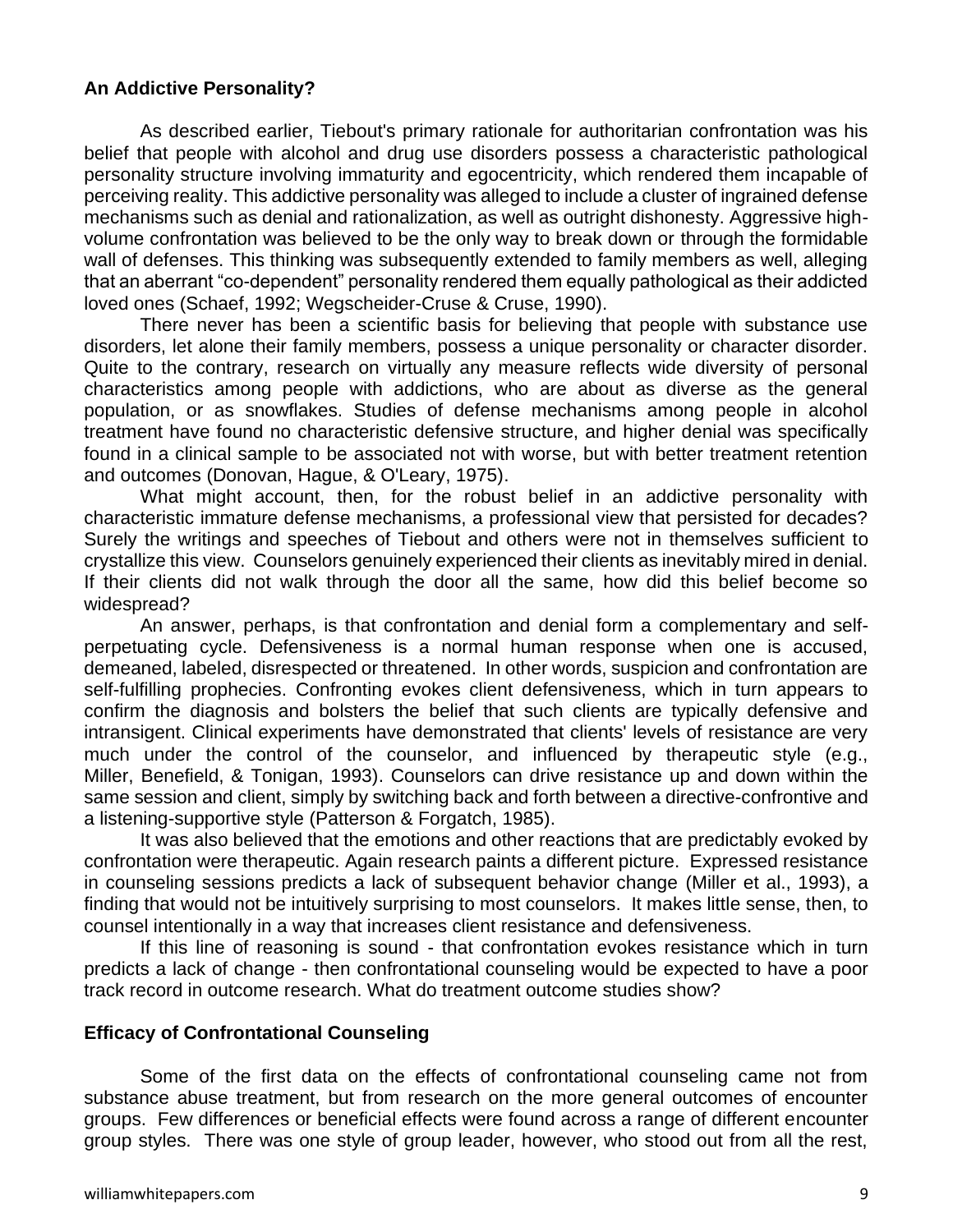and did so by producing an uncommonly high level of harmful outcomes: the aggressive confrontational leader (Lieberman, Yalom, & Miles, 1973).

The clearest evidence, however, regarding the efficacy of a treatment (or lack thereof) comes from randomized clinical trials, a number of which have specifically focused on confrontational therapies. The earliest of these was conducted in an inpatient alcoholism treatment facility near Bergen, Norway, where 46 patients were randomly assigned to receive or not receive an intensive "encounter group" experience in addition to treatment as usual (Bjørnevoll, 1972). Contrary to prediction, no significant difference was observed in drinking outcomes at 6 months, with the control group showing a slightly higher abstinence rate.

In the first U.S. randomized trial, which was conducted in Mississippi (P. M. Miller, Hersen, Eisler, & Hemphill, 1973), confrontational group therapy was used as a comparison group in a study of aversion therapy. Men in inpatient treatment for alcoholism.showed no better outcomes when assigned to confrontational therapy versus electric shock aversion therapy. Another randomized trial compared behavioral group therapy with a confrontational group designed to trigger insight (Pomerleau, Pertschuk, Adkins, & Brady, 1978) The drop-out rate was four times higher from the confrontational group, and even among treatment completers there was no significant difference in outcomes, with the direction favoring the behavioral group. In a small study, MacDonough (1976) similarly compared outcomes for alcoholism patients on a behavioral (token economy) ward versus those in intensive confrontational therapy. Contrary to prediction, the improvement rates were 50% and 0%, respectively. A randomized trial in Australia found no outcome differences between those treated by a 7-week "didactic, confrontational approach" versus a minimal intervention consisting of a single session of advice (Sannibale, 1989).

In a Canadian study (Annis & Chan, 1983), 100 adult offenders with substance use disorders were randomly assigned to routine institutional treatment or an intensive 8-week confrontational group therapy. Overall, the added confrontational therapy group produced no better outcomes than those of the control group receiving institutional treatment as usual. There was evidence, however, that offenders with low self-esteem were differentially harmed by the confrontational therapy, showing higher rates of recidivism when placed in this treatment.

A quasi-experimental study (Willenbring, Olson, & Bielinski, 1995) compared outcomes for inpatients receiving "a combination of persuasion, health education and gentle confrontation" (p. 339) versus a group of patients referred elsewhere (primarily to medical care) because admissions to the inpatient unit were temporarily closed. No significant differences in drinking outcomes were reported, but treated patients had significantly more rehospitalizations than did referred patients. A nonsignificant trend indicated more deaths in the referred group.

Two inpatient alcohol treatment programs were compared in a randomized clinical trial with 137 older patients treated at a Veterans Affairs Medical Center in Dallas, Texas (Kashner, Rodell, Ogden, Guggenheim, & Darson, 1992). One was run by empathic staff and emphasized the development of self-esteem. The comparison traditional-care program emphasized confrontation of patients with past failures and current problems. At 12-month follow-up, those treated in former program showed an abstinence rate more than double that for patients treated in the confrontational program.

Two reports evaluated a 15-hour "DWI therapy workshop" that used "confrontation to develop personal awareness". Over 18 months of follow-up, there were no significant differences in outcomes for offenders randomly assigned to the DWI therapy workshop, as compared with an untreated control group given home-study alcohol education materials.

Another clinical trial directly compared confrontational versus client-centered counseling styles (Miller et al., 1993). Problem drinkers were randomly assigned to one of these two therapeutic styles, both of which were delivered by the same counselors. Those assigned to the client-centered condition showed larger reduction in alcohol use (69% vs. 41%), although with a small sample this difference was not statistically significant. Because the same counselors delivered both styles and differed in their skillfulness in doing so, the authors analyzed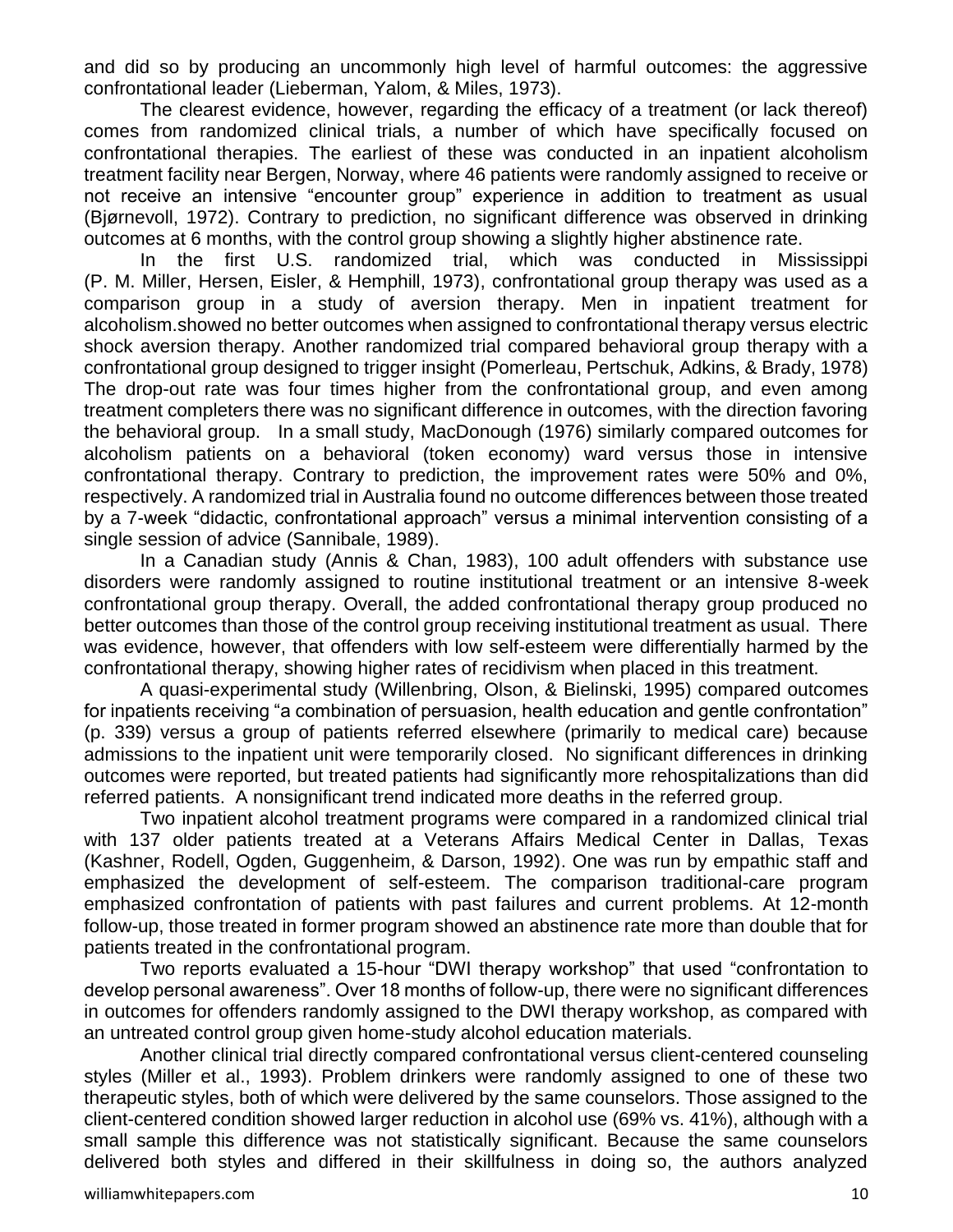audiotapes of counseling sessions to study what was actually done in counseling. They discovered that a single therapist response predicted how much clients were drinking a year later ( $r = .65$ ): the more the counselor confronted, the more the client drank.

# **Videotape Self-Confrontation**

Another set of clinical trials focused on a particular form of confrontational intervention. In the 1950s, a French psychiatrist named Carrère introduced a procedure called "cinematographic psychoshock." He videotaped patients while they were grossly intoxicated and undergoing detoxification, then showed them the film while they were sober as a "self-confrontation." He optimistically reported that 45% of 65 patients given the treatment had remained abstinent for an unspecified period of follow-up (Carrère, 1954, 1958).

In the first randomized trial of this method, however, self-confrontation triggered increased treatment drop-out (56% vs. 10% in a control group) without producing therapeutic benefit, even among those who remained (Schaefer, Sobell, & Mills, 1971). In the videotape self-confrontation condition, 100% relapsed shortly after discharge. Other trials reported a high relapse rate shortly after the self-confrontation therapy, and no benefit of videotape self-confrontation when added to treatment as usual (Lanyon, Primo, Terrell, & Wener, 1972). Treating alcoholism at a state hospital, Faia and Shean (1976) randomly assigned lower-social-class patients to a confrontational "aversion" therapy or to a treatment-as-usual discussion group requiring comparable time. The aversion treatment began with a one-hour videotaped interview with two therapists who "made every effort to elicit defensive reactions by confronting him with his selfdefeating behaviors." The tape was then edited to 25 minutes containing the most conflictual parts, and in subsequent sessions the patient was forced to watch the tape while the two therapists kept up "continuous verbal prodding and confrontation" (p. 395). Follow-up at 6-9 months indicated abstinence rates of 14% in the confrontation group, and 25% in the control group, not a statistically significant difference. In several other studies, adding videotape selfconfrontation to treatment produced no significant change in drinking outcomes (Vogler, Weissbach, Compton, & Martin, 1977; Vogler, Weissbach, & Compton, 1977; Baker, Udin, & Vogler, 1975; Crawford, 1982). Another study noted that videotape selfconfrontation produced strong negative emotional responses in patients, particularly low selfesteem (Paredes, Ludwig, Hassenfeld, & Cornelison, 1969).

A different use of videotape confrontation was reported by Annis (1979). Within a minimum security correctional facility, 150 inmates were randomly assigned to usual institutional conditions (control group) or to daily "intensive, highly confrontational, two-hour 'awareness groups'" (Annis, 1979)(p. 6). Half of those in the confrontational therapy were further assigned to watch videotape of the prior session and received confrontational feedback. Relative to the control group over a year of follow-up, those in the confrontation group (with or without video feedback) showed no better outcomes on any measure including employment, alcohol and drug use, arrests, or re-incarceration. Contrary to prediction, however, those who received confrontational treatment showed significantly lower self-esteem. Davis (1972) similarly found no significant improvement in outcomes with outpatient confrontational group sessions reviewing tapes of prior sessions, as compared with individual psychotherapy.

# **The Johnson Institute Intervention**

As described earlier, a particularly potent form of confrontation was introduced by Rev. Vernon Johnson (Johnson, 1973, 1986). He worked with family members and significant others concerned about a loved one with alcohol/drug problems who refused to seek help. They were coached and prepared for a surprise group meeting in which each of the concerned others would confront the person with their concerns and the ways in which his or her alcohol/drug use had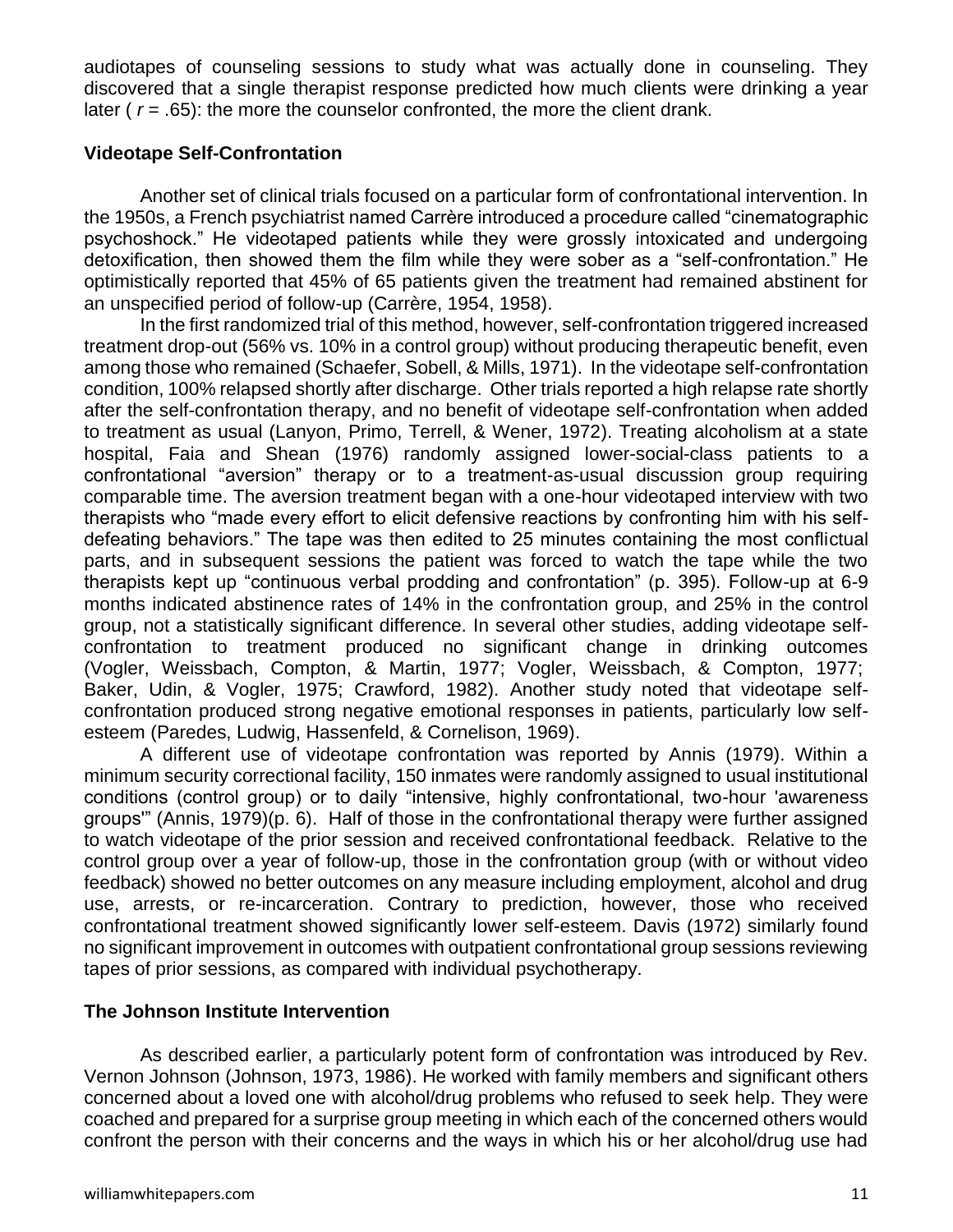impacted them. Sometimes they would also announce consequences that would ensue if the person did not enter treatment.

Early uncontrolled and anecdotal reports suggested that "the intervention," when completed, was remarkably effective in engaging unmotivated alcoholics in treatment (Logan, 1983; Loneck, Garrett, & Banks, 1996). One study found, however, that of families being prepared for a confrontational Johnson intervention, 71% decided not to go through with it (Liepman, Nirenberg, & Begin, 1989).

A large clinical trial randomly assigned 130 concerned significant others to receive one of three forms of counseling: Al-Anon facilitation, the confrontational Johnson intervention, or a behavioral therapy (community reinforcement and family training) (Miller, Meyers, & Tonigan, 1999). Of those counseled in the Johnson approach, 70% declined to go through with the confrontational meeting, replicating the earlier report by Liepman (1989). Treatment engagement rates did not differ significantly for the Al-Anon and Johnson groups (21%), whereas those receiving behavioral treatment showed a threefold increase in engagement (64%). In another randomized trial  $(N = 278)$ , a modified Johnson Institute intervention offered prior to discharge from inpatient alcoholism treatment had no significant impact on post-treatment abstinence (Ino & Hayasida, 2000).

#### **MADD Victim Impact Panel**

Seeking to reduce the frequency of recidivism, Mothers Against Drunk Driving (MADD) developed an intervention termed the Victim Impact Panel (VIP) in which drunk drivers are confronted with the real-life consequences caused by other offenders. People whose lives have been devastated by a drunk driver, often through the loss of a loved one, volunteer to speak to an auditorium of offenders, who typically are court-ordered to attend. The presentations are usually heart-rending, with high emotional impact from these first-person stories.

Does attending a MADD-VIP prevent future offenses? One study followed 6,702 drunk driving offenders who reported whether or not they had been mandated to attend a VIP (C'de Baca, Lapham, Liang, & Skipper, 2001). Among first offenders, VIP attendance had no effect on the likelihood of a subsequent offense. Among female repeat offenders, however, those who attended a VIP were twice as likely to be re-arrested for drunk driving, even after controlling for other risk factors. The study was uncontrolled, however, and a more definitive trial was recently conducted by Woodall and colleagues (Woodall, Delaney, Rogers, & Wheeler, 2000). In this study, judges were persuaded to randomly assign drunk driving offenders to attend or not attend a VIP in addition to the usual legal consequences. The findings were similar. Among first offenders there was no effect on the likelihood of recidivism, but for those with more than one prior offense, attending the VIP was associated in both men and women with significantly higher rates of repeat offense.

Why were such interventions ever expected to work? The underlying mental model for confrontation seems to be that "if you can just make people feel *bad* enough, they will change." Confrontational strategies have been designed to make clients feel scared, ashamed, or humiliated, with the assumption that such experiences are curative. In the Woodall study, exit interviews with offenders leaving the MADD-VIP experience confirmed that in general they felt terrible about themselves: embarrassed, ashamed, humiliated, guilty. The result was not less, but more drunk driving.

#### **Discussion**

Reviewing four decades of treatment outcome research, we found no persuasive evidence for a therapeutic effect of confrontational interventions with substance use disorders. This was not for lack of studies. A large body of trials found no therapeutic effect relative to control or comparison treatment conditions, often contrary to the researchers' expectations.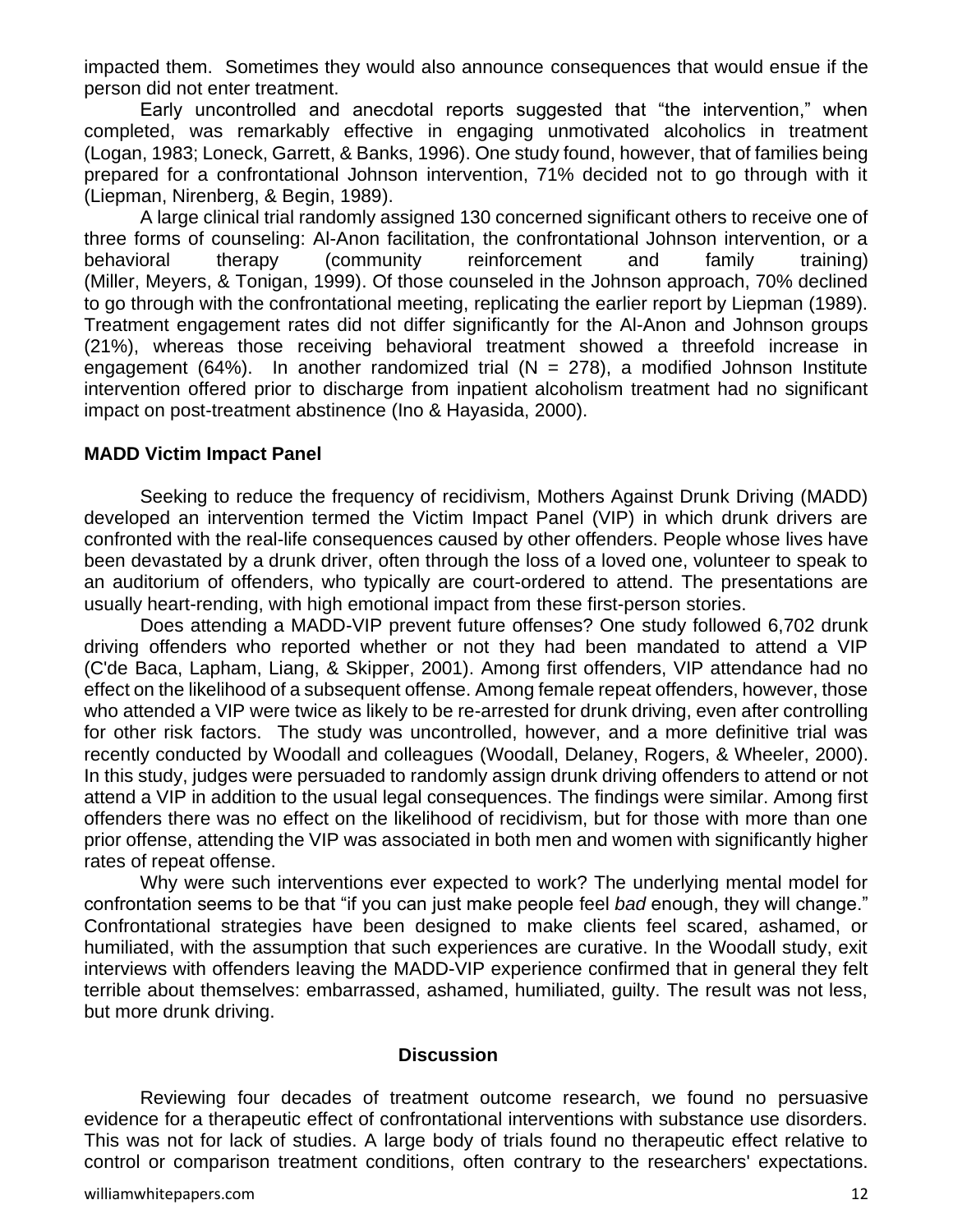Several have reported harmful effects including increased drop-out, elevated and more rapid relapse, and higher DWI recidivism. This pattern is consistent across a variety of confrontational techniques tested. In sum, there is not and never has been a scientific evidence base for the use of confrontational therapies.

# **An Alternative to Confrontation**

The confrontational counseling style that evolved in U.S addiction treatment in the latter half of the 20<sup>th</sup> century was first and foremost authoritarian. Clients were viewed as out of touch with reality, dishonest, incapable of responsible self-direction, deficient in knowledge and insight, and pathologically defended against change. The counselor's role was one of correcting error, combating delusion, taking charge, educating, breaking down defenses, and being the client's link to reality. The fundamental message to clients was that "I/We have what you need," and the task was essentially one of installing missing pieces, the clients' deficits.

A mirror opposite of authoritarian confrontation is the empathic, client-centered way of counseling that was introduced by psychologist Carl Rogers (Rogers, 1980). It is a collaborative partnership that respects the client's capacity for and inalienable right to self-determination. The counselor's role is to hear and understand the client's dilemma, and evoke the client's own motivations for change (Miller & Rollnick, 2002). Rogers trusted in the natural desire and ability of people to grow in a positive direction given the proper conditions. He taught that when people feel unacceptable as they are, they are immobilized and unable to change (Rogers, 1959). Experiences of shame, guilt and humiliation favor the status quo: more of the same. Indeed, if suffering cured addiction, there wouldn't be any. What people need instead, Rogers believed, is to experience understanding and acceptance, enabling them to see themselves as they really are. Here is the paradox: that in experiencing understanding and acceptance as they are, people are freed to change. Are human beings really wired in such a strange way?

To test his theory, Rogers carefully defined three conditions that he believed a counselor should provide in order to foster positive change: empathy, honesty, and acceptance. Of these, empathy has been most studied, and perhaps most misunderstood. The word "empathy" could imply having had similar experiences that allow one to understand and identify with the client. It is a very consistent finding, however, that counselors who are themselves in recovery are neither more nor less effective in treating addictions (e.g., Project MATCH Research Group, 1998). Empathy might also be thought of as a feeling, as sympathy with the person's condition. What Rogers meant, however, was a definable and learnable counseling skill, the ability to listen to one's clients and reflect back to them the meaning contained in what they say (Truax & Carkhuff, 1967). It is an art that looks simple when done by someone who is good at it, but in fact accurate empathy is a complex skill at which one can continue to improve throughout a lifetime of practice.

Rogers himself never undertook treatment of addictions, but his client-centered counseling methods have been studied by others in this field. Ends and Page (1957) studied outcomes for clients assigned to one of three kinds of group therapy for alcoholism: clientcentered, psychoanalytic, or learning theory, all led by the same therapists. The largest improvement at 12 and 18-month follow-up was found for those treated in the client-centered format.

<span id="page-12-0"></span>In two studies, clients with alcohol problems were randomly assigned to counselors who varied in their level of skill in client-centered counseling. One study involved nine counselors, all of whom were delivering the same manual-guided behavior therapy for problem drinkers (Miller, Taylor, & West, 1980). Before collecting outcome data, their supervisors independently rank-ordered the nine counselors on their skill in accurate empathy, based on observation (via one-way mirror) of treatment sessions. Inter-rater agreement was high, and when follow-up data became available, client outcomes were examined. [Figure 1](#page-16-0) shows the percentage of each counselor's case load who were unimproved at 6 months, with counselors arranged from most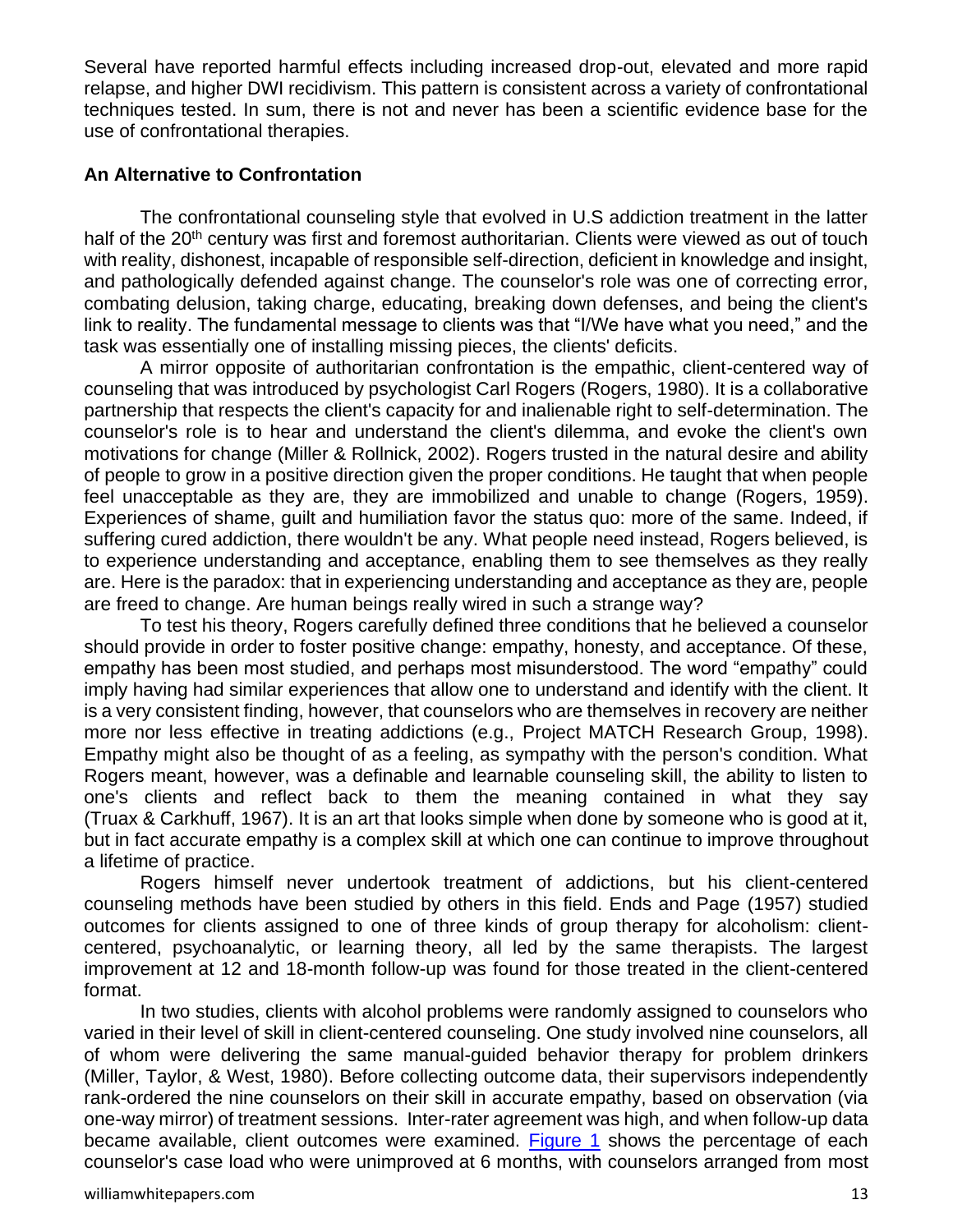<span id="page-13-0"></span>(1) to least empathic (9). The proportion of poor outcomes varied from zero (for Counselors 1 and 3) to 75% (Counselor 9). As is apparent, although the clients were all ostensibly receiving the same behavior therapy, the single best predictor of their post-treatment drinking was the counselor to whom they had been randomly assigned. Specifically, the more empathic their counselor, the less clients were drinking at 6, 12, and 24 months (Miller & Baca, 1983; Miller et al., 1980). A larger multisite trial similarly found significant outcome differences across the caseloads of counselors delivering standardized manual-guided treatments, despite intensive training and monitoring (Project MATCH Research Group, 1998).

In a second study randomly assigning cases the counselors, Valle (1981) studied counselors' level of skillfulness in providing the conditions of client-centered counseling (empathy, honesty, acceptance). [Figure 2](#page-17-0) shows relapse rates in the caseloads of counselors with low, medium, and high levels of client-centered skills. Once again, a primary determinant of clients' outcomes was the counselor to whom they had been randomly assigned. At 6 months the likelihood of relapse was 4 times higher with low relative to high-empathy counselors, and even at 24 months the ratio remained over 2 to 1.

These counselor differences are some of the largest therapeutic effects found in the substance abuse treatment literature. We believe that the evidence supports using skillfulness in accurate empathy as a central qualification when hiring new addiction counselors (Miller, Moyers, Arciniega, Ernst, & Forcehimes, 2005).

More recently, the client-centered method of motivational interviewing has come to be widely used in the treatment of substance use disorders. Motivational interviewing is essentially an evolution of Rogers' humanistic counseling style, manifesting an empathic, respectful, and collaborative approach. A large body of randomized clinical trials now supports the efficacy of this approach in treating alcohol/drug problems (Hettema, Steele, & Miller, 2005).

#### **Rethinking Confrontation**

The clinical method of motivational interviewing has historically been taught as an alternative to confrontation, a diametrically opposite style (Miller & Rollnick, 1991). In watching demonstrations of this approach in workshops, however, counselors have at times observed, "This is actually *very* confrontational." Exploring just what they meant by this led to a different way of conceptualizing what confrontation is, and we believe it is time to rehabilitate this concept.

In its etymology, the word "confront" literally means "to come face to face." In this sense, confronting is a therapeutic *goal* rather than a counseling style: to help clients come face to face with their present situation, reflect on it, and decide what to do about it. Once confronting is understood as a goal, then the question becomes how best to achieve it. Getting *in* a person's face is rarely the best way to help them open up to new perspectives. There is, as Hazelden observed in its 1985 recanting of aggressive confrontation, "a better way" (Hazelden Foundation, 1985). People are most able and likely to re-evaluate reality within safe, empathic, supportive and nonjudgmental interpersonal relationships that do not necessitate defensiveness.

The confusion of confrontation as a therapeutic *goal* versus a harsh counseling *method* continues to create confusion by mixing together quite diverse treatment approaches (Polcin, 2003). A recent Romanian study (Mihai, Damsa, Allen, Baleydier, Lazignac & Heinz, 2007) reported outcomes of having patients view videotapes of themselves that had been made while they were suffering *delirium tremens* during alcohol withdrawal. This was introduced by the authors as an "unusual" treatment method, without any reference to the ten previouslyconducted randomized clinical trials of videotape self-confrontation described earlier in this review. Unlike prior trials, Mihai and colleagues reported significantly lower relapse rates in patients randomly assigned to the videotape exposure group (though it should be noted that all follow-up data were collected by the first author, who delivered the treatment and was aware of group assignment). The treatment was described as "presenting the tape individually to the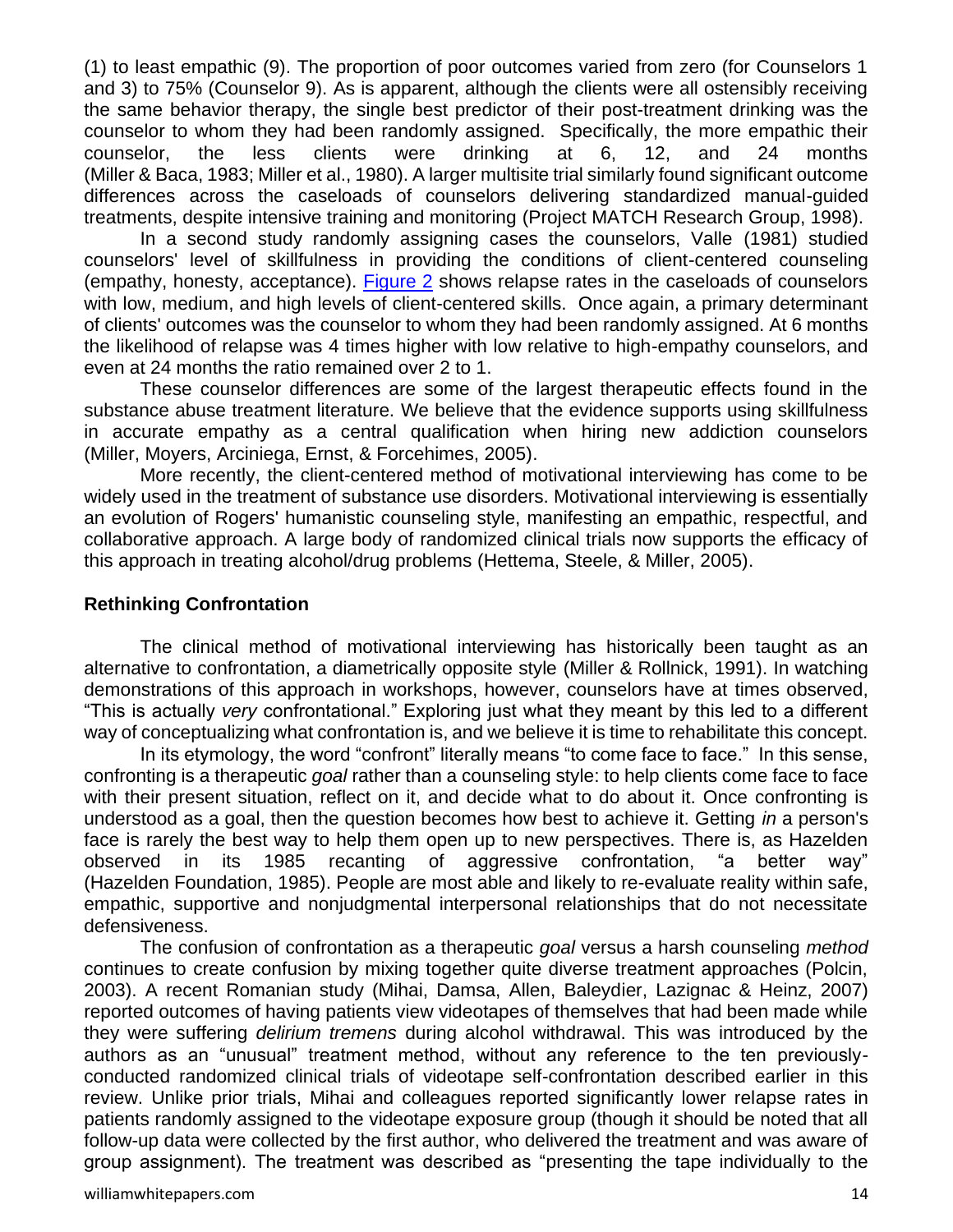patient after recovery and explaining the symptoms viewed." In an accompanying comment, this was interpreted as a "confrontational" intervention (Bühringer & Hoch, 2007), although the study authors themselves did not use this term to characterize it.

One can imagine a wide range of methods that might be used to pursue a therapeutic *goal* of confrontation - to help clients come face to face with a difficult reality and allow it to change them. The literature thus far points to the consistent failure of an aggressive or authoritarian, in-your-face style of counseling. Allowing patients to view their own detoxification, with gentle expert explanation of the symptoms that are occurring, may have quite a different impact from the confrontational intervention styles evaluated in earlier studies. Giving heavy drinkers personal feedback *by mail* to help them compare their own alcohol use with social norms can significantly reduce consumption, even with no personal contact (e.g., Agostinelli, Brown & Miller, 1995). It is important to separate the goal of helping people to ponder their present reality, from counseling styles that try to force them to do so.

#### **Time for Change**

In the addiction field as in the annals of prevention and treatment efforts more generally, there is a long history of iatrogenic insults, of interventions that inadvertently do harm. They are done with the best of intentions, by practitioners who firmly believe that they are helping. The problem is that it is difficult to recognize such practices within one's own era. They are easier to see in retrospect.

It is time to declare a final moratorium on the use of harsh, humiliating confrontational techniques in addiction treatment. It is time to lay to rest once and for all the arrogant notion that we should or even can dismantle other human beings and then put them back together in better and wiser form. With impressive consistency, research tells us that authoritarian confrontation is highly unlikely to heal and may well do harm, particularly to the more vulnerable among those we serve. Within this context, such confrontational treatment is professionally unethical, and is doubly problematic when used with coerced populations such as court-ordered or employermandated populations.

American addiction treatment took an aberrant detour and went far afield with confronting in aggressive and even cruel ways. This created a self-fulfilling cycle whereby clients became defensive, thus reinforcing the belief that still more forceful confrontation was required. It is time to conduct a historical self-inventory of such practices, admit that these practices were ill-chosen, end their use, make amends where we can to those injured by such practices, and embrace different practices that are more effective and more respectful. There is now a strong science base for addiction treatment, and a related menu of evidence-based treatment methods that provide ample alternatives (Miller & Carroll, 2006).

It can be difficult to change established mental models. The Hungarian physician Ignaz Semmelweis discovered in 1847 that the deaths of mothers from childbed fever could be dramatically reduced if doctors washed their hands before delivering each baby. His discovery was adamantly rejected, however, and he was fired from his hospital position in Vienna. His subsequent studies demonstrated conclusively that handwashing could virtually eliminate these preventable deaths. He published his findings in a book in 1861, but his data clashed with medical theories of the time, and were widely rejected. Practitioners continued to deny the evidence, rather than facing the terrible truth that they had killed countless women simply by not washing their hands. In 1865, at age 47 Semmelweis was involuntarily committed to a mental asylum, where he was beaten to death two weeks later (Broad & Wade, 1982). Another generation passed before handwashing became routine when attending childbirth, and in the interim thousands of women died needlessly.

As is true for our clients, it is painful sometimes to face reality and change our ways. But it is time, long since time, to wash our hands of authoritarian confrontation, and to listen instead to the co-therapist we have within every client.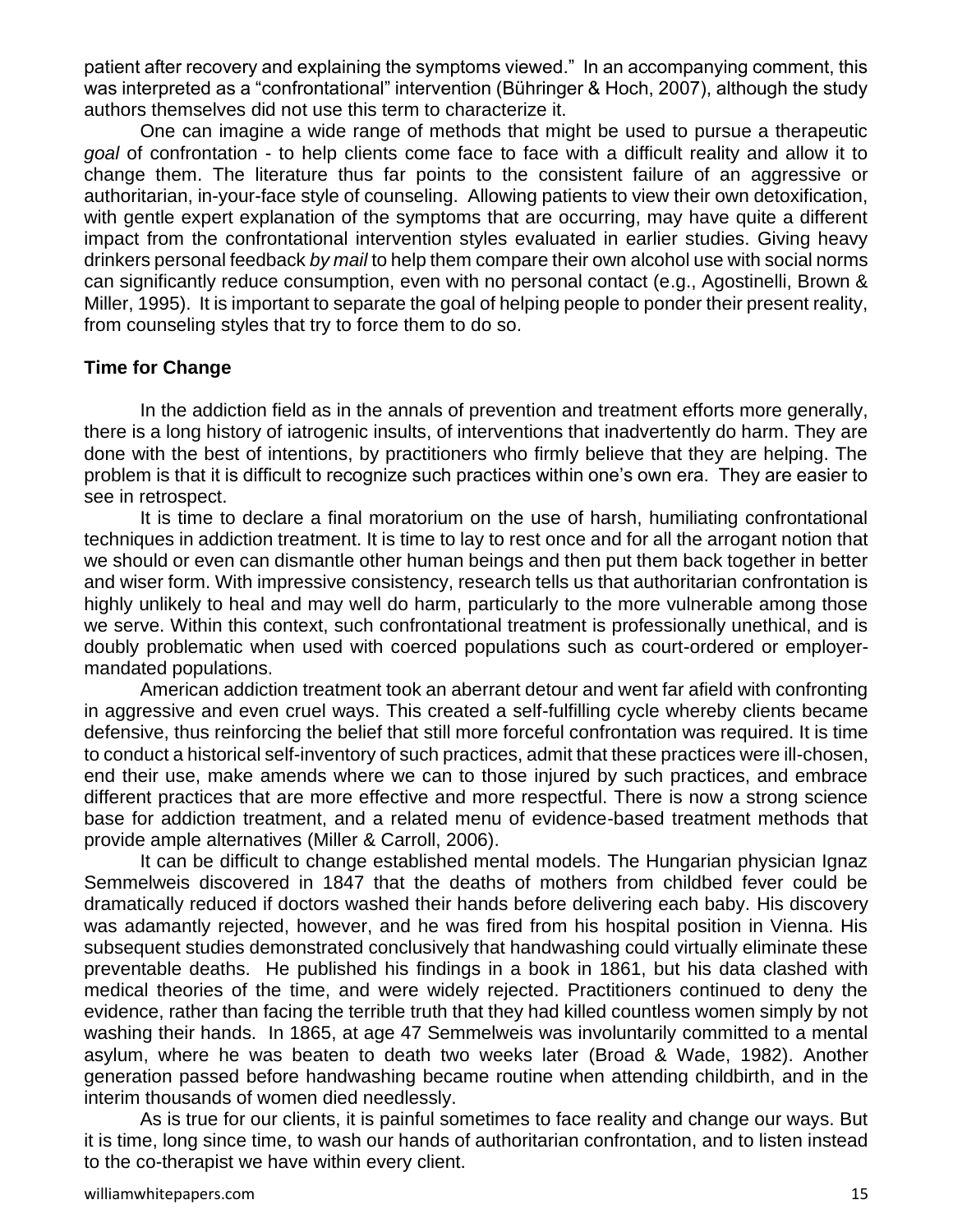**About the Authors**: William White is a Senior Research Consultant at Chestnut Health Systems and author of *Slaying the Dragon: The History of Addiction Treatment and Recovery in America*. William R. Miller is Emeritus Distinguished Professor of Psychology and Psychiatry at the University of New Mexico and has published many scientific articles on addiction treatment as well as a number of influential books including *Motivational Interviewing* (with Steve Rollnick) and *Rethinking Substance Abuse Treatment* (with Kathleen Carroll).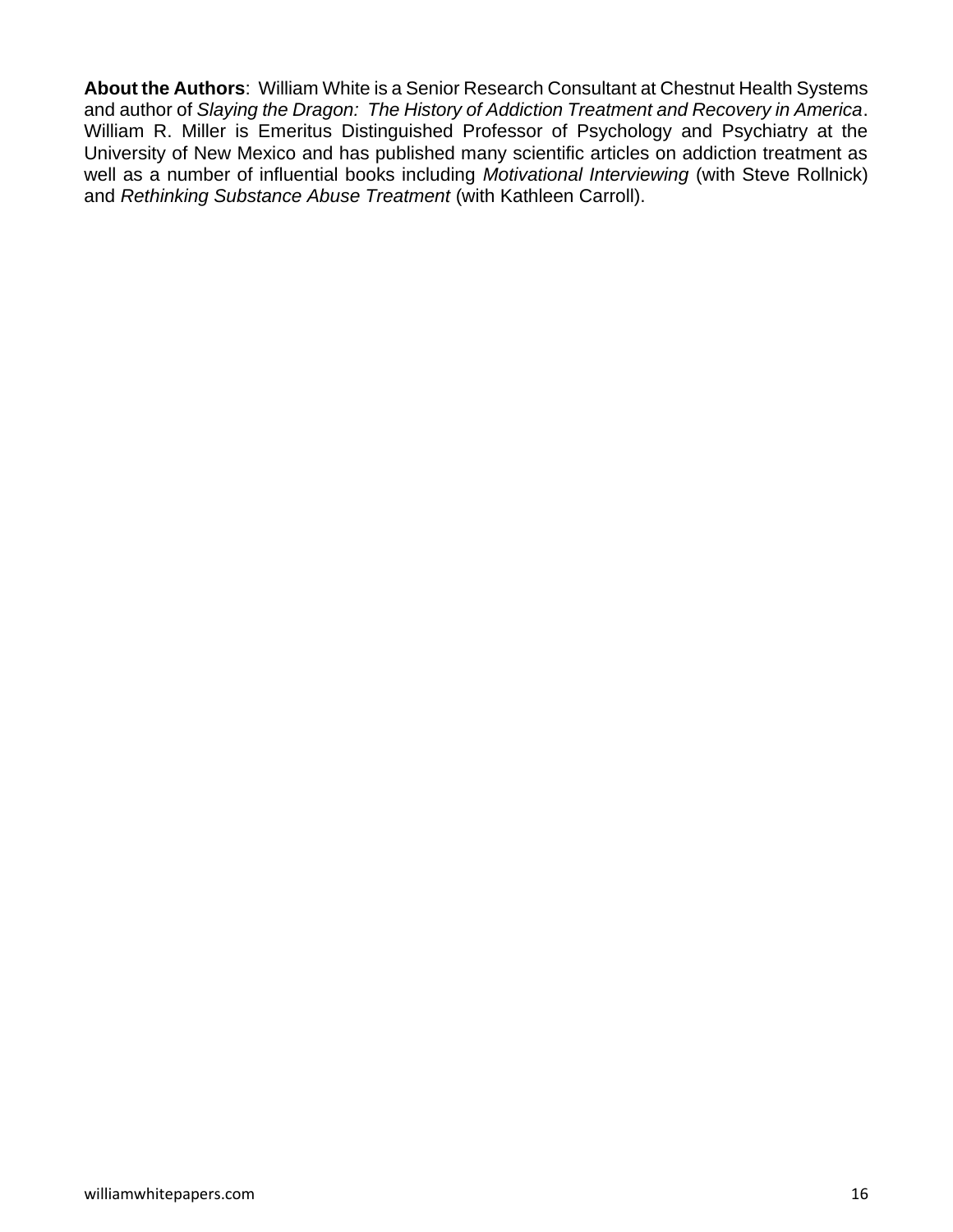<span id="page-16-0"></span>Percentage of Counselors' Cases Unimproved (Miller, Taylor & West, 1980)

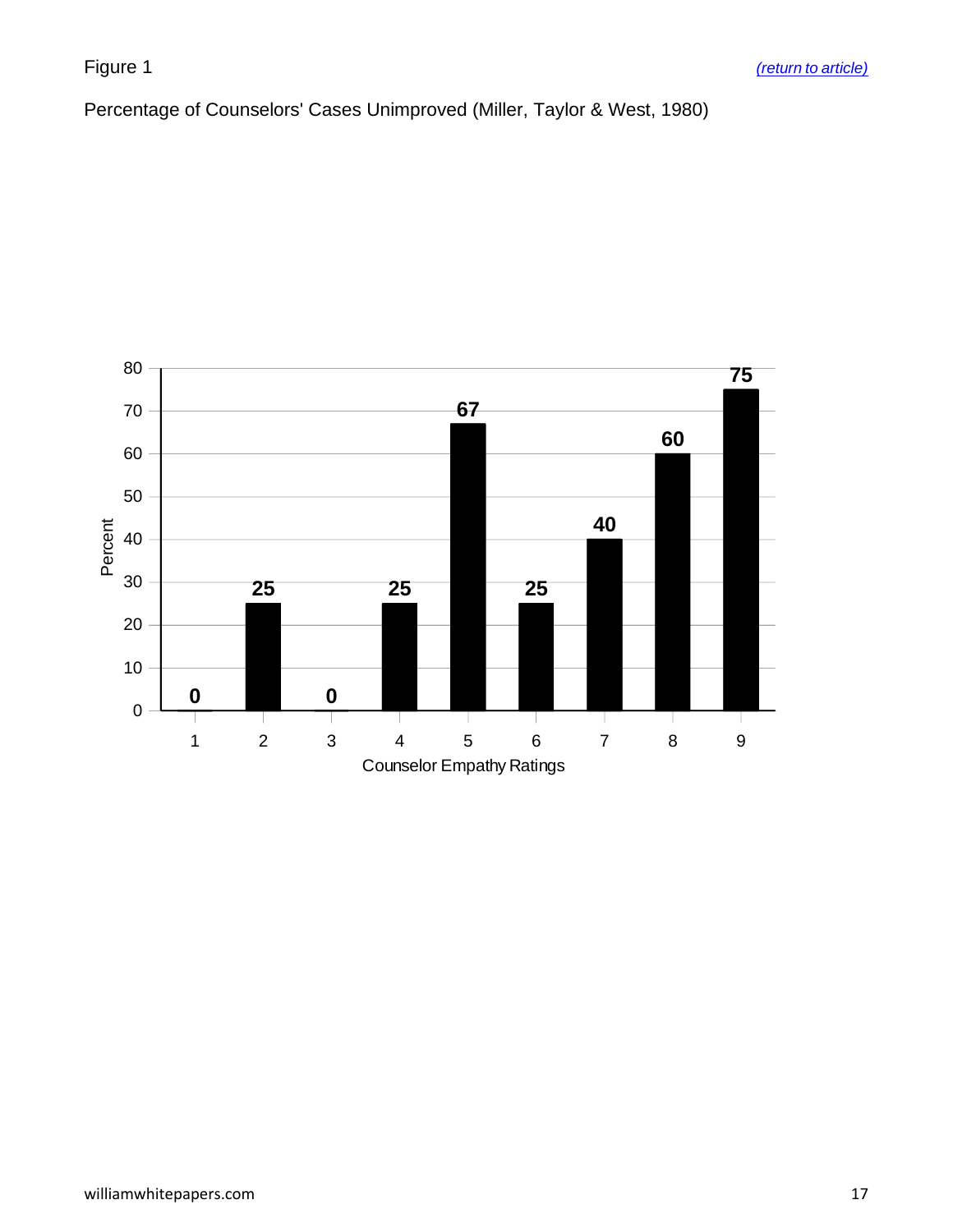<span id="page-17-0"></span>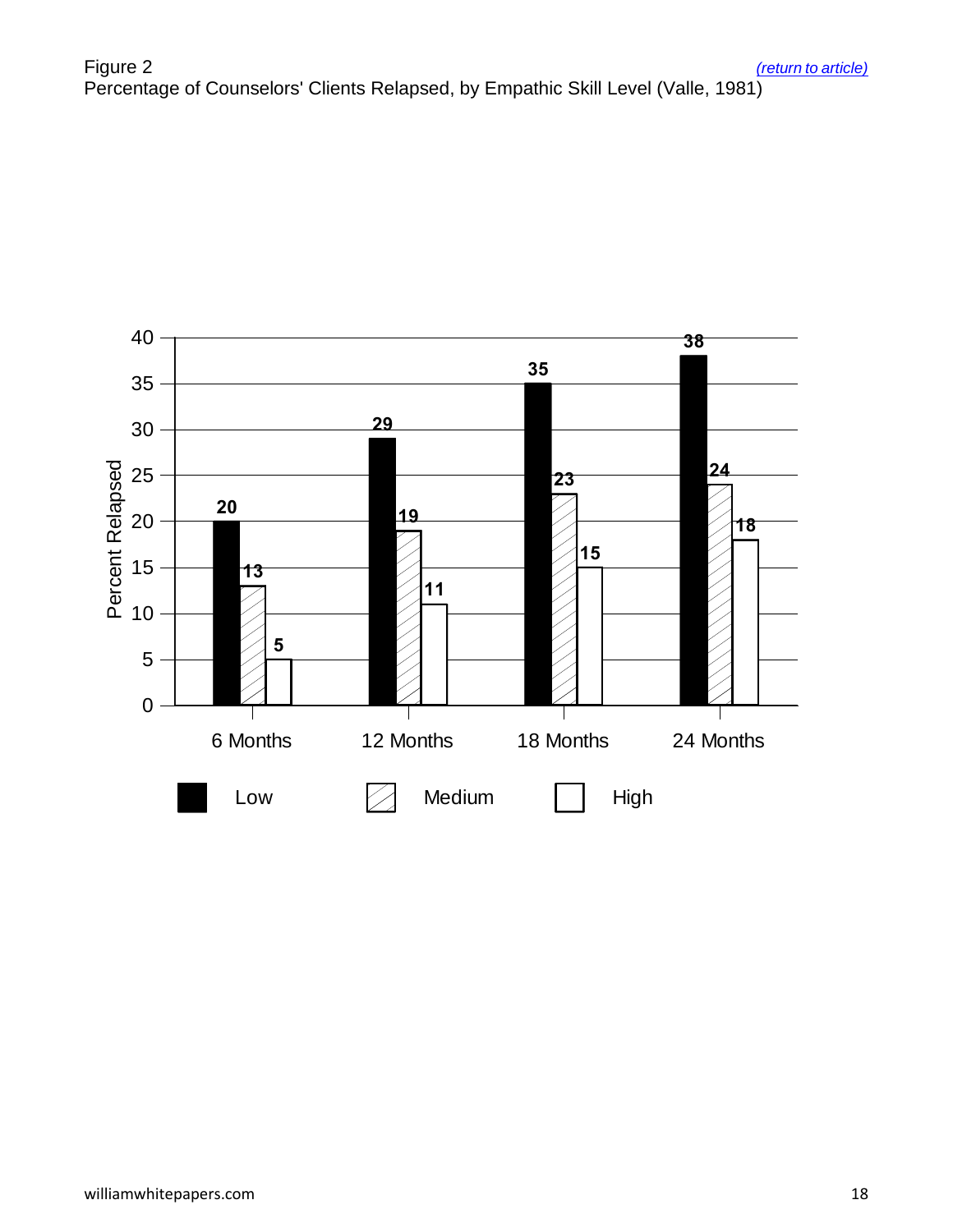- Acker, C. (2002). *Creating the American junkie: Addiction research in the classic era of narcotic control*. Baltimore: Johns Hopkins University Press.
- Agostinelli, G., Brown, J. M., & Miller, W. R. (1995). Effects of normative feedback on consumption among heavy drinking college students. *Journal of Drug Education, 25*, 31- 40.
- American Psychiatric Association. (1968). *Diagnostic and statistical manual of mental disorders*. Washington, DC: American Psychiatric Association.
- American Psychiatric Association. (1994). *Diagnostic and statistical manual of mental disorders (DSM-IV)* (4th ed.). Washington, DC: American Psychiatric Association.
- Annis, H. M. (1979). Group treatment of incarcerated offenders with alcohol and drug problems: A controlled evaluation. *Canadian Journal of Criminology, 21*, 3-15.
- Annis, H. M., & Chan, D. (1983). The differential treatment model: Empirical evidence from a personality typology of adult offenders. *Criminal Justice and Behavior, 10*, 159-173.
- Baker, T. B., Udin, H., & Vogler, R. E. (1975). The effects of videotaped modeling and selfconfrontation on the drinking behavior of alcoholics. *International Journal of the Addictions, 10*, 779-793.
- Bassin, A. (1975). Different strokes for different folks: A defense of confrontation tactics in psychotherapy. *The Counseling Psychologist, 5*(3), 128-130.
- Bjørnevoll, K. J. (1972). *Alkoholikere i encountergruppe: Encoun tergruppe som tillegsbehandling fo en gruppe pasienter ved Victoria A-sentrum, A-klinikken for Vestlandet.* Unpublished Psychology thesis, University of Bergen.
- Broad, W., & Wade, N. (1982). *Betrayers of the truth: Fraud and deceit in the halls of science*. New York: Simon & Schuster.
- Broekaert, E., Vadevelde, S., Schuyten, G., Erauw, K., & Bracke, R. (2004). Evolution of encounter group methods in therapeutic communities for substance abusers. *Addictive Behaviors, 29*(231-244).
- Bühringer, G., & Hoch, E. (2007). Viewing videotapes of one's own delirium tremens: Renaissance of alcohol dependence as 'disease of the will'? *Addiction, 102*, 183-184.
- Carrère, M. J. (1954). La psychochoc cinèmatographique. Principes et technique. Application au traitement des malades convalescents de delirium tremens. *Annales Medico-Psychologique, 112*, 240-244.
- Carrère, M. J. (1958). Psychogénie de l'alcoholism et attitude psychotherápique. *Annales Medico-Psychologique, 116*, 481-495.
- C'de Baca, J., Lapham, S. C., Liang, H. C., & Skipper, B. J. (2001). Victim impact panels: Do they impact drunk drivers? A follow-up of female and male, first-time and repeat offenders. *Journal of Studies on Alcohol, 62*, 615-620.
- Crawford, R. J. M. (1982). The use of videotape in the erosion of denial in alcoholism: Pilot study. *New Zealand Medical Journal, 95*, 82-84.
- Davis, M. (1972). A self-confrontation technique in alcoholism treatment. *Quarterly Journal of Studies on Alcohol, 33*, 191-192.
- Curie, E. (2004). *The Road to Nowhere: Middle Class Culture and Crisis of Adolescence*. New York: Metropolitan Books.
- Deitch, D. (2006). Personal Interview, October 10, 2006.
- Deitch, D., & Zweben, J. (1981). Synanon: A pioneering response in drug abuse treatment and a signal for caution. In J. Lowinson & P. Ruiz (Eds.), *Substance abuse: Clinical problems and perspectives* (pp. 289-302). Baltimore: Williams & Wilkins.
- Donovan, D. M., Hague, W. H., & O'Leary, M. R. (1975). Perceptual differentiation and defense mechanisms in alcoholics. *Journal of Clinical Psychology, 31*, 356-359.
- Ends, E. J., & Page, C. W. (1957). A study of three types of group psychotherapy with hospitalized inebriates. *Quarterly Journal of Studies on Alcohol, 18*, 263-277.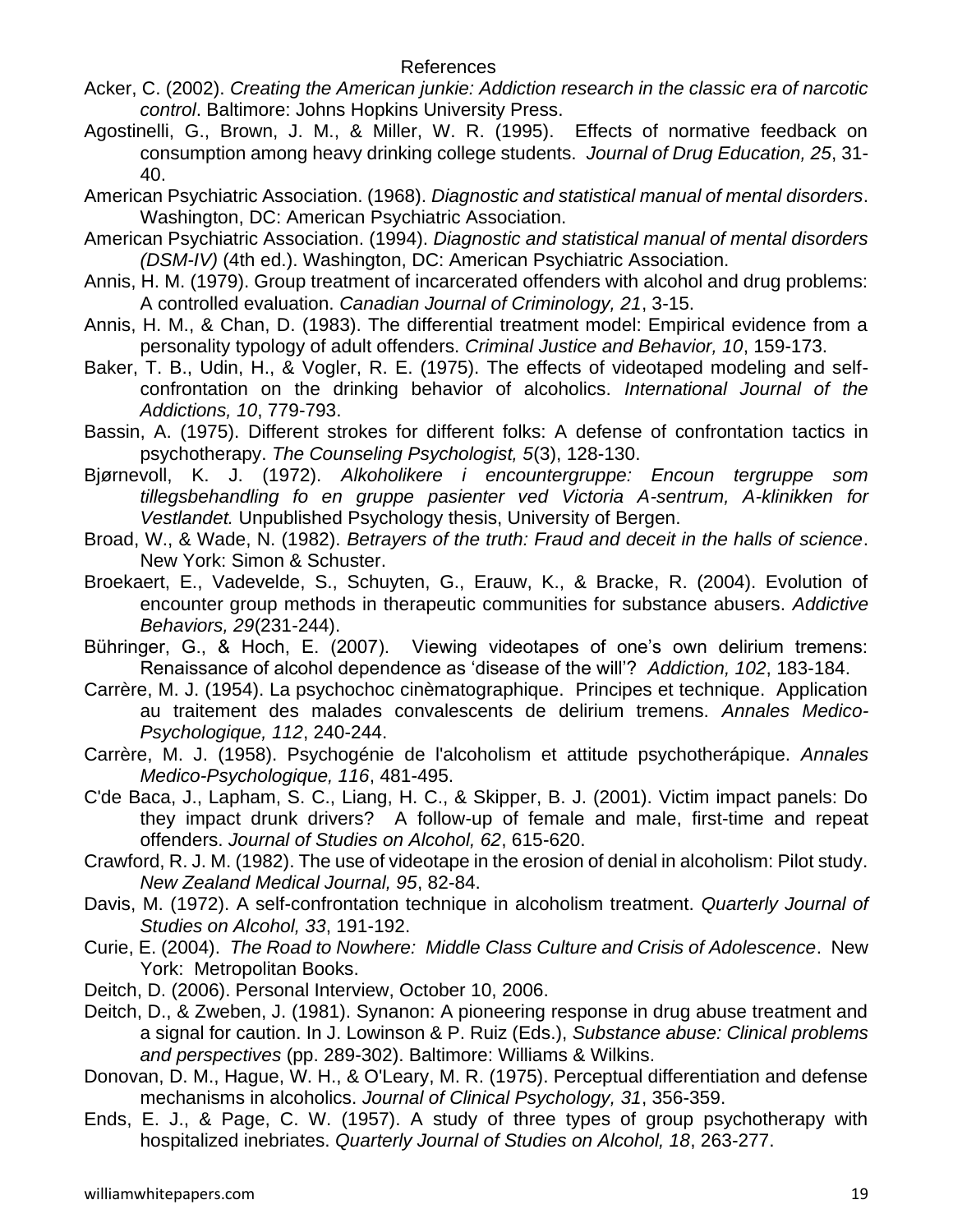- Faia, C., & Shean, G. (1976). Using videotapes and group discussion in the treatment of male chronic alcoholics. *Hospital and Community Psychiatry, 27*, 847-851.
- Feinstein, C., & Tamerin, J. S. (1972). Induced intoxication and videotape feedback in alcoholism treatment. *Quarterly Journal of Studies on Alcohol, 33*, 408-416.
- Forman, R.F., Bavasso, G. & Woody, G. (2001). Staff beliefs about addiction treatment. *Journal of Substance Abuse Treatment*, 21, 1-9.
- Forrest, G. G. (1982). *Confrontation in psychotherapy with the alcoholic*. Holmes Beach, FL: Learning Publications.
- Gerstel, D. (1982). *Paradise incorporated: Synanon*. Novato, CA: Presidio Press.
- Glasser, W. (1965). *Reality therapy: A new approach to psychiatry*. New York: Harper & Row.
- Greenberger, R. S. (1983). Sobering methods: Firms are confronting alcoholic executives with threat of firing*. The Wall Street Journal,* pp. 1, 26.
- Hall, J. M. (1993). What really worked? A case analysis and discussion of confrontational intervention for substance abuse in marginalized women. *Archives of Psychiatric Nursing, 7*, 322-327.
- Hazelden Foundation. (1985). You don't have to tear 'em down to build 'em up. *Hazelden Professional Update, 4*(2), 2.
- Hettema, J., Steele, J., & Miller, W. R. (2005). Motivational interviewing. *Annual Review of Clinical Psychology, 1*, 91-111.
- Ino, A., & Hayasida, M. (2000). Before-discharge intervention method in the treatment of alcohol dependence. *Alcoholism: Clinical & Experimental Research, 24*, 373-376.
- Janzen, R. (2001). *The rise and fall of Synanon*. Baltimore: Johns Hopkins University Press.
- Johnson, V. E. (1973). *I'll quit tomorrow*. New York: Harper & Row.
- Johnson, V. E. (1986). *Intervention: How to help someone who doesn't want help*. Center City, MN: Hazelden.
- Kashner, T. M., Rodell, D. E., Ogden, S. R., Guggenheim, F. G., & Darson, C. N. (1992). Outcomes and cost of two VA inpatient treatment programs for older alcoholic patients. *Hospital and Community Psychiatry, 43*, 985-989.
- Kolb, L. (1925). Types and characteristics of drug addicts. *Mental Hygiene, 9*, 300-313.
- Lanyon, R. I., Primo, R. V., Terrell, F., & Wener, A. (1972). An aversion-desensitization treatment for alcoholism. *Journal of Consulting and Clinical Psychology, 38*, 394-398.
- Lieberman, M. A., Yalom, I. D., & Miles, M. D. (1973). *Encounter groups: First facts*. New York: Basic Books.
- Liepman, M. R., Nirenberg, T. D., & Begin, A. M. (1989). Evaluation of a program designed to help family and significant others to motivate resistant alcoholics into recovery. *American Journal of Drug and Alcohol Abuse, 15*, 209-221.
- Logan, D. G. (1983). Getting alcoholics to treatment by social network intervention. *Hospital and Community Psychiatry, 34*, 360-361.
- Loneck, B., Garrett, J. A., & Banks, S. M. (1996). A comparison of the Johnson intervention with four other methods of referral to outpatient treatment. *American Journal of Drug and Alcohol Abuse, 22*, 233-246.
- MacDonough, T. S. (1976). Evaluation of the effectiveness of intensive confrontation in changing the behavior of alcohol and drug abusers. *Behavior Therapy, 7*, 408-409.
- Mihai, A., Damsa, C., Allen, M., Baleydier, B., Lazignac, C., & Heinz, A. (2007). Viewing videotape of themselves while experiencing delirium tremens could reduce the relapse rate in alcohol-dependent patients. *Addiction, 102*, 226-231.
- Miller, P. M., Hersen, M., Eisler, R. M., & Hemphill, D. P. (1973). Electrical aversion therapy with alcoholics: An analogue study. *Behaviour Research and Therapy, 11*, 491-497.
- Miller, W. R., & Baca, L. M. (1983). Two-year follow-up of bibliotherapy and therapist-directed controlled drinking training for problem drinkers. *Behavior Therapy, 14*, 441-448.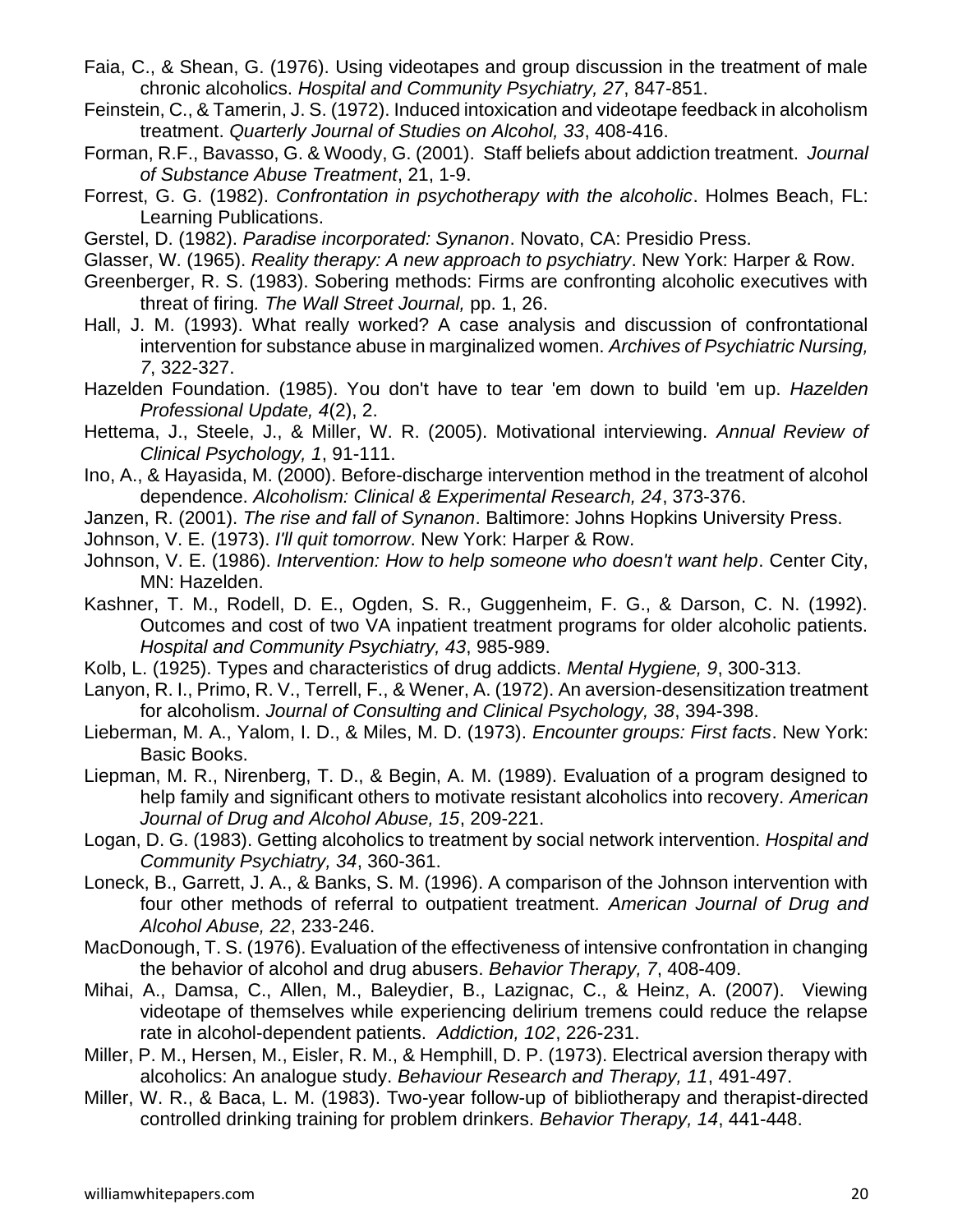- Miller, W. R., Benefield, R. G., & Tonigan, J. S. (1993). Enhancing motivation for change in problem drinking: A controlled comparison of two therapist styles. *Journal of Consulting and Clinical Psychology, 61*, 455-461.
- Miller, W. R., & Carroll, K. M. (Eds.). (2006). *Rethinking substance abuse: What the science shows and what we should do about it*. New York: Guilford Press.
- Miller, W. R., & Kurtz, E. (1994). Models of alcoholism used in treatment: Contrasting A.A. and other perspectives with which it is often confused. *Journal of Studies on Alcohol, 55*, 159- 166.
- Miller, W. R., Meyers, R. J., & Tonigan, J. S. (1999). Engaging the unmotivated in treatment for alcohol problems: A comparison of three strategies for intervention through family members. *Journal of Consulting and Clinical Psychology, 67*, 688-697.
- Miller, W. R., Moyers, T. B., Arciniega, L. T., Ernst, D., & Forcehimes, A. (2005). Training, supervision and quality monitoring of the COMBINE study behavioral interventions. *Journal of Studies on Alcohol*(Supplement No. 15), 188-195.
- Miller, W. R., & Rollnick, S. (1991). *Motivational interviewing: Preparing people to change addictive behavior*. New York: Guilford Press.
- Miller, W. R., & Rollnick, S. (2002). *Motivational interviewing: Preparing people for change* (2nd ed.). New York: Guilford Press.
- Miller, W. R., Taylor, C. A., & West, J. C. (1980). Focused versus broad spectrum behavior therapy for problem drinkers. *Journal of Consulting and Clinical Psychology, 48*, 590-601.
- Mitchell, D., Mitchell, C., & Ofshe, R. (1980). *The light on Synanon: How a country weekly exposed a corporate cult -- and won the Pulitzer prize*. New York: Wideview Books.
- Olin, W. (1980). *Escape from paradise: My ten years in Synanon*. Santa Cruz, CA: Unity Press.
- Paredes, A., Ludwig, K. D., Hassenfeld, I. N., & Cornelison, F. S., Jr. (1969). A clinical study of alcoholics using audiovisual self-image feedback. *Journal of Nervous and Mental Disease, 148*, 449-456.
- Patterson, G. R., & Forgatch, M. S. (1985). Therapist behavior as a determinant for client noncompliance: A paradox for the behavior modifier. *Journal of Consulting and Clinical Psychology, 53*, 846-851.
- Peabody, R. R. (1934). *The common sense of drinking*. Boston: Little, Brown & Company.
- Perls, F. (1969). *Gestalt therapy verbatim*. Lafayette, CA: Real People Press.
- Polcin, D. L. (2003). Rethinking confrontation in alcohol and drug treatment: Consideration of the clinical context. *Substance Use & Misuse, 38*, 165-184.
- Pomerleau, O., Pertschuk, M., Adkins, D., & Brady, J. P. (1978). A comparison of behavioral and traditional treatment for middle-income problem drinkers. *Journal of Behavioral Medicine, 2*, 187-200.
- Project MATCH Research Group. (1998). Therapist effects in three treatments for alcohol problems. *Psychotherapy Research, 8*, 455-474.
- Rogers, C. R. (1959). A theory of therapy, personality, and interpersonal relationships as developed in the client-centered framework. In S. Koch (Ed.), *Psychology: The study of a science. Vol. 3. Formulations of the person and the social contexts* (pp. 184-256). New York: McGraw-Hill.
- Rogers, C. R. (1980). *A way of being*. Boston: Houghton Mifflin.
- Sannibale, C. (1989). A prospective study of treatment outcome with a group of male problem drinkers. *Journal of Studies on Alcohol, 50*, 236-244.

Schaef, A. W. (1992). *Co-dependence: Misunderstood - mistreated*. San Francisco: Harper.

- Schaefer, H. H., Sobell, M. B., & Mills, K. C. (1971). Some sobering data on the use of selfconfrontation with alcoholics. *Behavior Therapy, 2*, 28-39.
- Singer, M. T., & Lalich, J. (1996). *"Crazy" therapies*. San Francisco: Jossey-Bass.
- Swenson, P. R., & Clay, T. R. (1980). Effects of short-term rehabilitation on alcohol consumption and drinking related behaviours: An eight-month follow-up study of drunken drivers. *International Journal of the Addictions, 15*, 821-838.